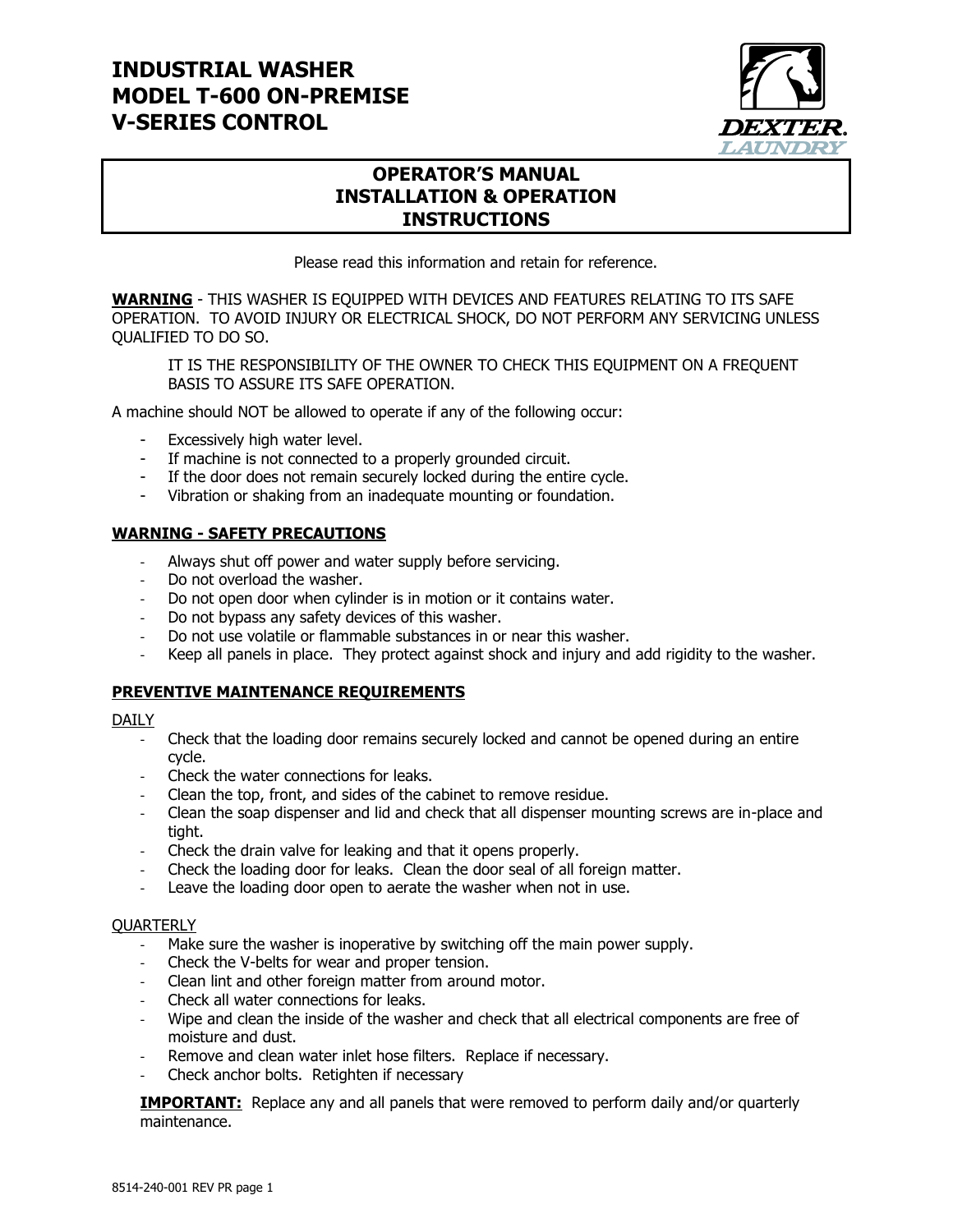### **TABLE OF CONTENTS**

|                | 1.1   |                   |  |
|----------------|-------|-------------------|--|
|                | 1.2   |                   |  |
|                | 1.3   |                   |  |
|                | 1.4   | <b>DRAIN</b>      |  |
|                | 1.5   |                   |  |
|                | 1.6   | <b>ELECTRICAL</b> |  |
|                | 1.6.1 |                   |  |
|                | 1.6.2 |                   |  |
|                | 1.6.3 |                   |  |
|                | 1.6.4 |                   |  |
|                | 1.7   |                   |  |
|                | 1.8   |                   |  |
| $\mathcal{P}$  |       |                   |  |
|                | 2.1   |                   |  |
|                | 2.2   |                   |  |
|                | 2.3   |                   |  |
|                | 2.4   |                   |  |
| 3 <sup>7</sup> |       |                   |  |
|                | 3.1   |                   |  |
|                | 3.2   |                   |  |
|                | 3.3   |                   |  |
| 4              |       |                   |  |
| 5              |       |                   |  |
| 6              |       |                   |  |

| <b>MODEL</b>                          | <b>T-600 40 LB. WASHER</b>                                                     |
|---------------------------------------|--------------------------------------------------------------------------------|
| <b>CAPACITY</b>                       | 40 LBS/6 CUBIC FT. (18.2 kg/170 L)                                             |
| <b>CYLINDER SIZE</b>                  | 25" DIA X 21 1/8" DEEP (63.5cm X 53.7cm)                                       |
| <b>ELECTRICAL</b>                     | 208-240 VAC, 60 HZ, 1 OR 3 PHASE                                               |
| <b>DRIVE SYSTEM</b>                   | SOFT START REVERSING INVERTER DRIVE                                            |
| <b>WASH SPEED</b>                     | <b>50 RPM</b>                                                                  |
| <b>INTERMEDIATE</b><br><b>EXTRACT</b> | 412 RPM (60 G'S)                                                               |
| <b>FINAL EXTRACT</b>                  | 532 RPM (100 G'S)                                                              |
| <b>MACHINE CONTROL</b>                | PROGRAMMABLE COMPUTER UP TO 6 CYCLES                                           |
| <b>WATER INLET</b>                    | 2 SOLENOID OPERATED VALVES<br>FLOW RATE: 9 GAL/MIN (34 L/MIN) EACH, 30-120 PSI |
| <b>DRAIN VALVE</b>                    | 3" (76 mm) DIAMETER                                                            |

# **Table 1: Washer Specifications**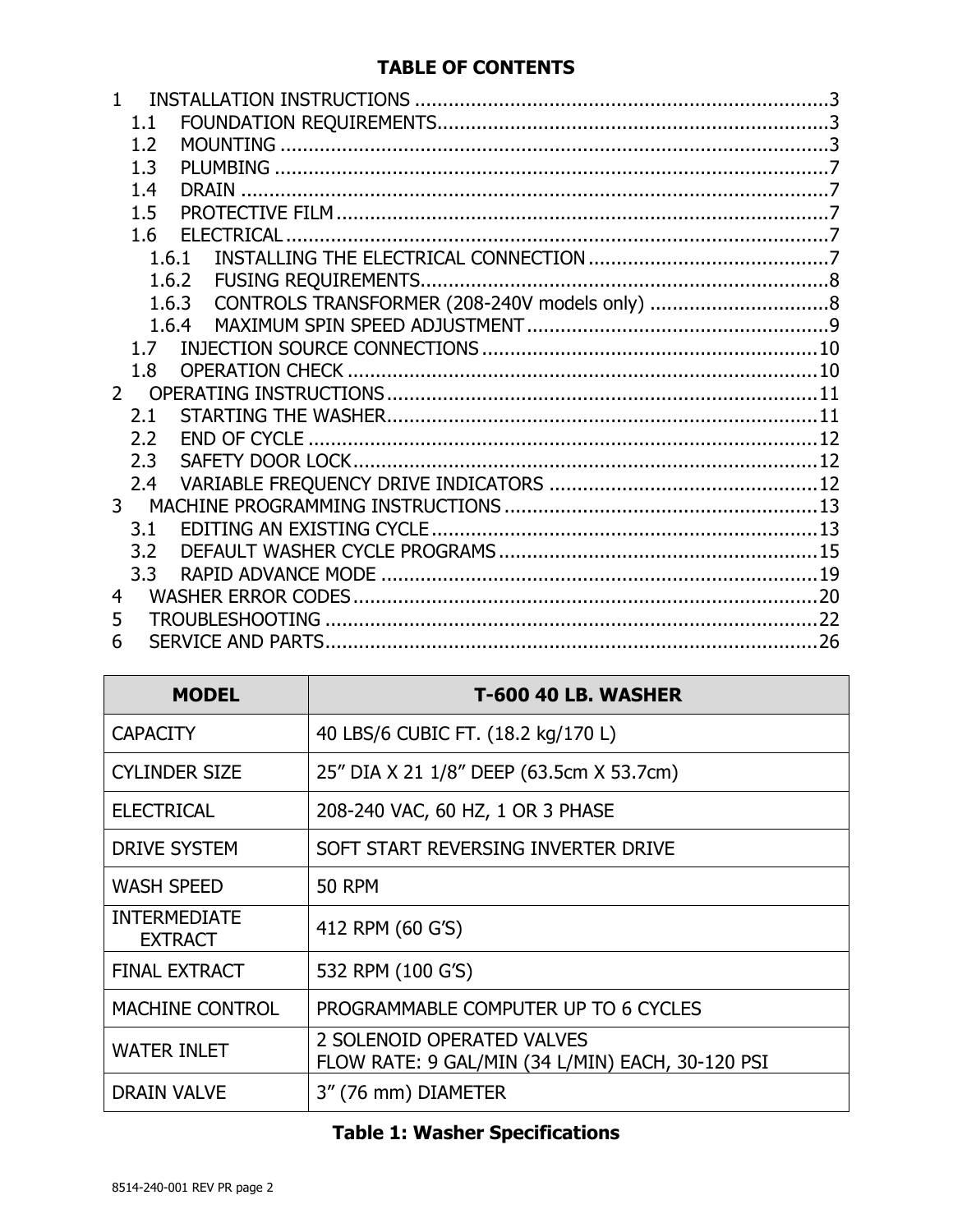# <span id="page-2-0"></span>**1 INSTALLATION INSTRUCTIONS**

All washers must be installed in accordance with all local, state and national building, electrical, plumbing and other codes in effect in the area.

#### **WARNING:**

#### **THESE INSTALLATION AND SERVICING INSTRUCTIONS ARE FOR USE BY QUALIFIED PERSONNEL ONLY. TO AVOID INJURY AND ELECTRICAL SHOCK, DO NOT PERFORM ANY SERVICING OTHER THAN THAT CONTAINED IN THE OPERATING INSTRUCTIONS, UNLESS QUALIFIED.**

### <span id="page-2-2"></span><span id="page-2-1"></span>1.1 FOUNDATION REQUIREMENTS

This machine is designed for use on or over bare concrete floor - not to be used above combustible flooring, such as carpet or wood. The washer must be securely bolted **and grouted** to a substantial concrete floor, or mounted **and grouted** upon a suitable base that is securely bolted **and grouted** to a substantial concrete floor.

CARE MUST BE TAKEN WITH ALL FOUNDATION WORK TO ENSURE A STABLE UNIT INSTALLATION, ELIMINATING POSSIBILITIES OF EXCESSIVE VIBRATION.

All installations require concrete floors 6 inches (150 mm) or thicker. Anchor bolts or expansion anchors must be of a quality grade and a minimum of 5/8 inch (16 mm) diameter. Mounting hardware is not provided with the machine.

#### 1.2 MOUNTING

A concrete pedestal or steel-mounting base that elevates the machine approximately 6 inches (150 mm) above the floor level is recommended to provide easy access to the loading door. Allow a minimum 24 inches (600 mm) of clearance behind the rear of the machine to provide access for motor service. Refer to Figures [Figure](#page-3-0) 1-1 and [Figure](#page-3-1) 1-2 for machine bolt-down dimensions. Contact a Dexter laundry equipment distributor for recommended steel mounting bases.

If an elevated concrete pedestal is desired, it should be embedded into the existing floor. Anchor bolts should be  $5/8" \times 8"$  (16 mm  $\times$  200 mm), grade 5 or better, headed by a 4 inch (10 cm) square fish plate and should protrude 1 7/8" (48 mm) above the finished surface of the pedestal.

EXPANSION ANCHORS ARE NOT RECOMMENDED FOR USE IN CONCRETE PEDESTALS BECAUSE THE ANCHORS ARE TOO CLOSE TO AN EDGE, CAUSING IT TO BREAK OUT.

Refer to Figures [Figure](#page-3-0) 1-1 and [Figure](#page-4-0) 1-3 for recommended concrete pedestal dimensions. Refer to Figure [Figure](#page-5-0) 1-4 for overall machine mounting dimensions.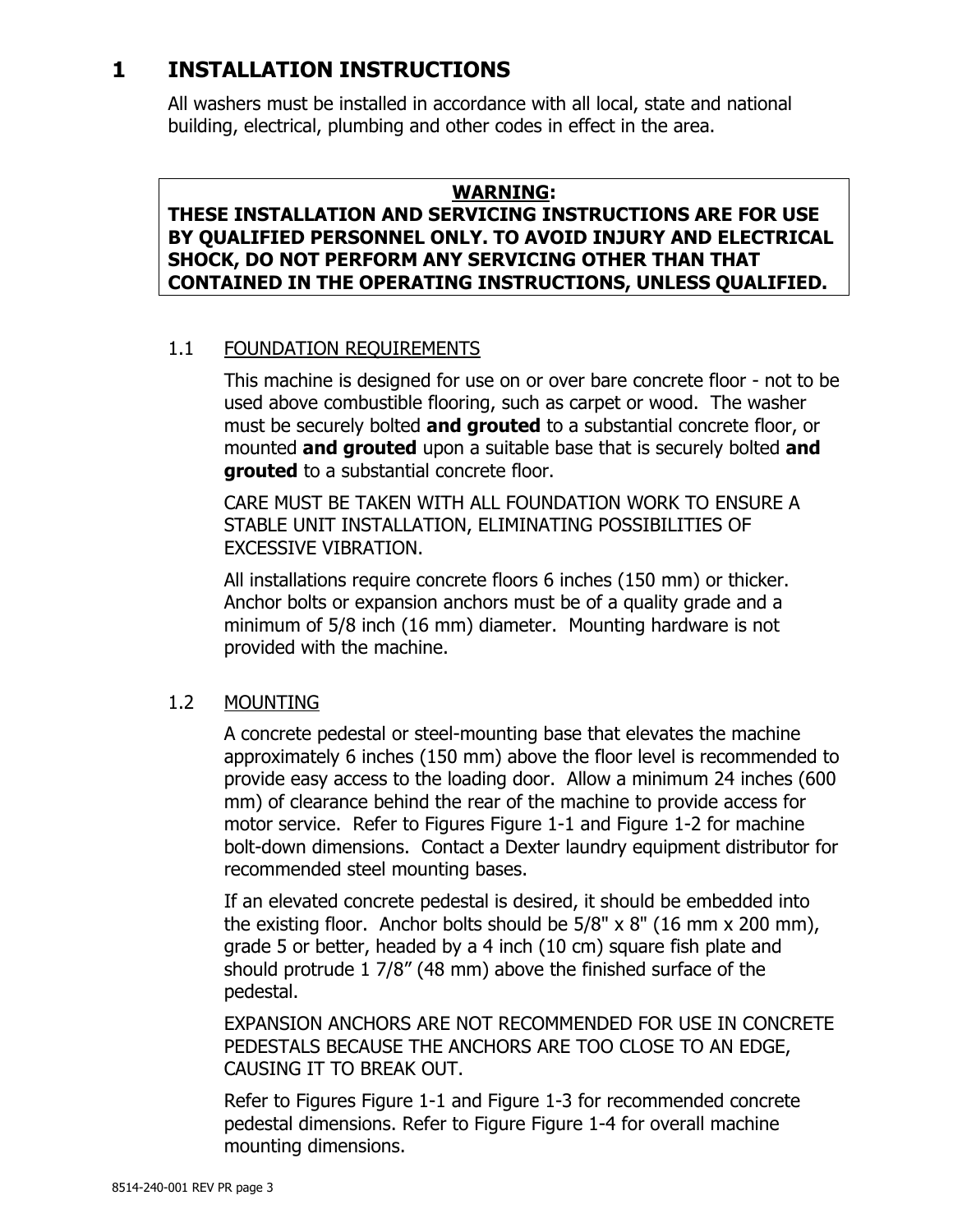

**Figure 1-1: Concrete Pedestal Mounting**

<span id="page-3-0"></span>

<span id="page-3-1"></span>**Figure 1-2: Floor Outline**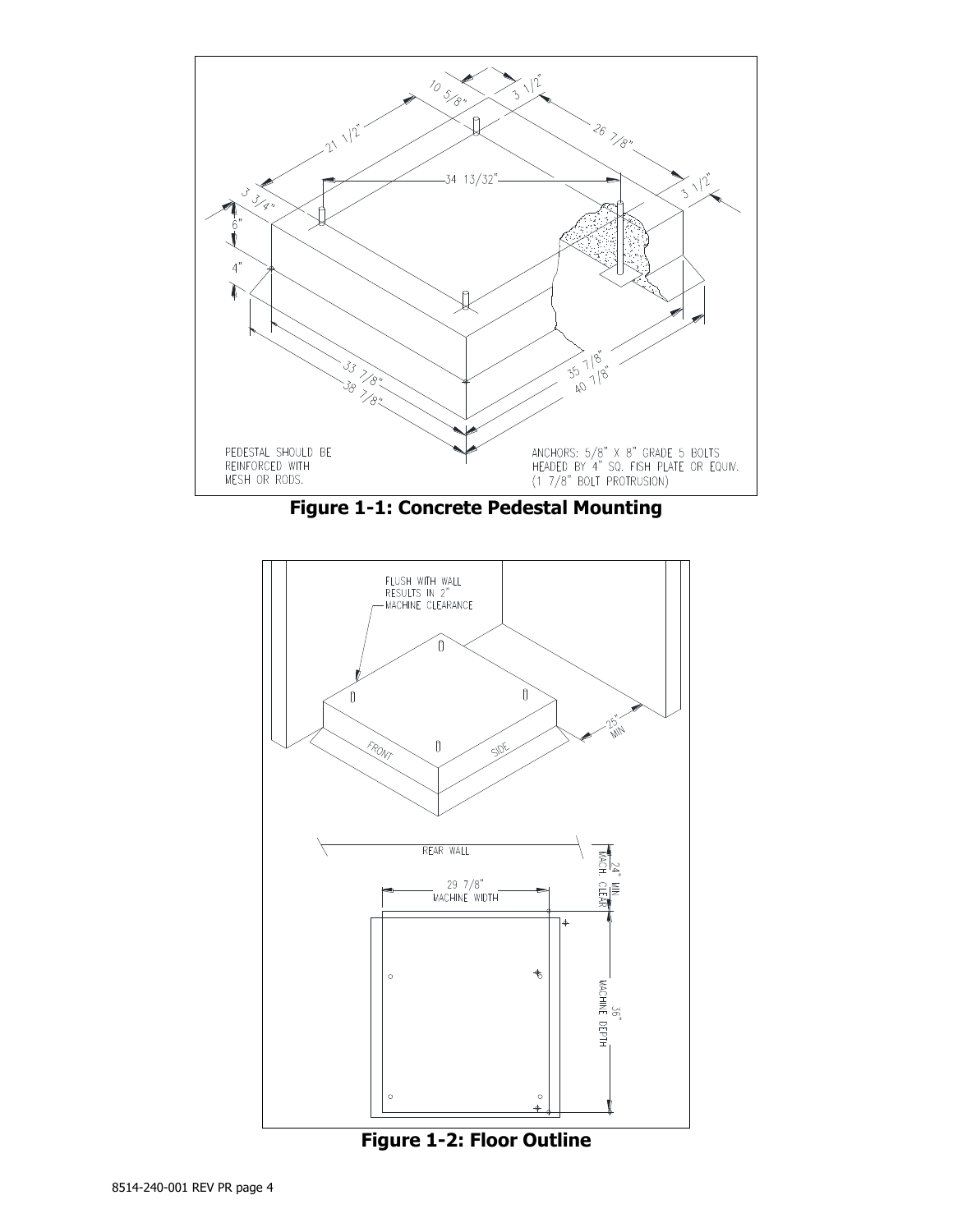

<span id="page-4-0"></span>**Figure 1-3: Machine Mounting Detail**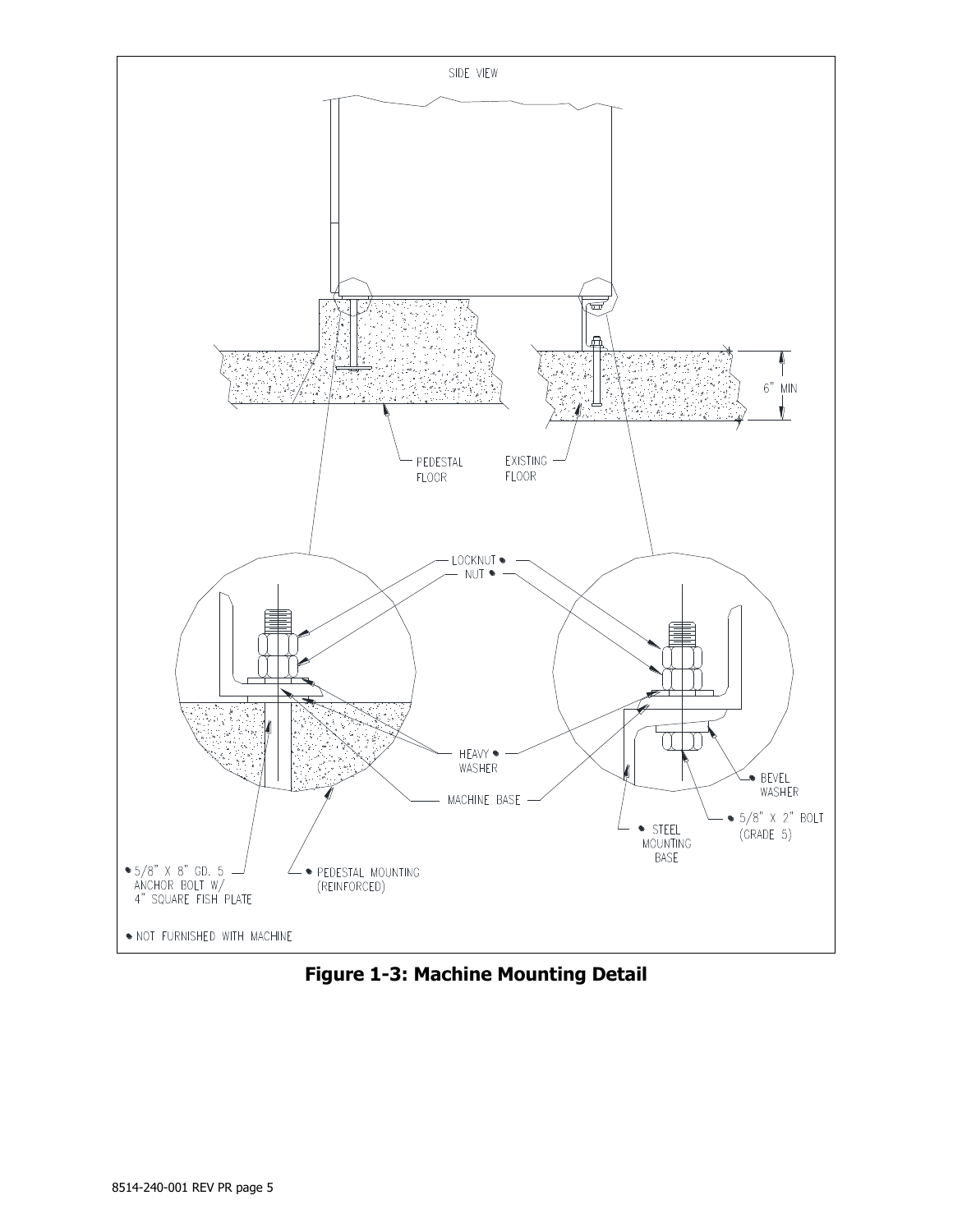

<span id="page-5-0"></span>**Figure 1-4: T-600 Industrial Washer Mounting Diagram**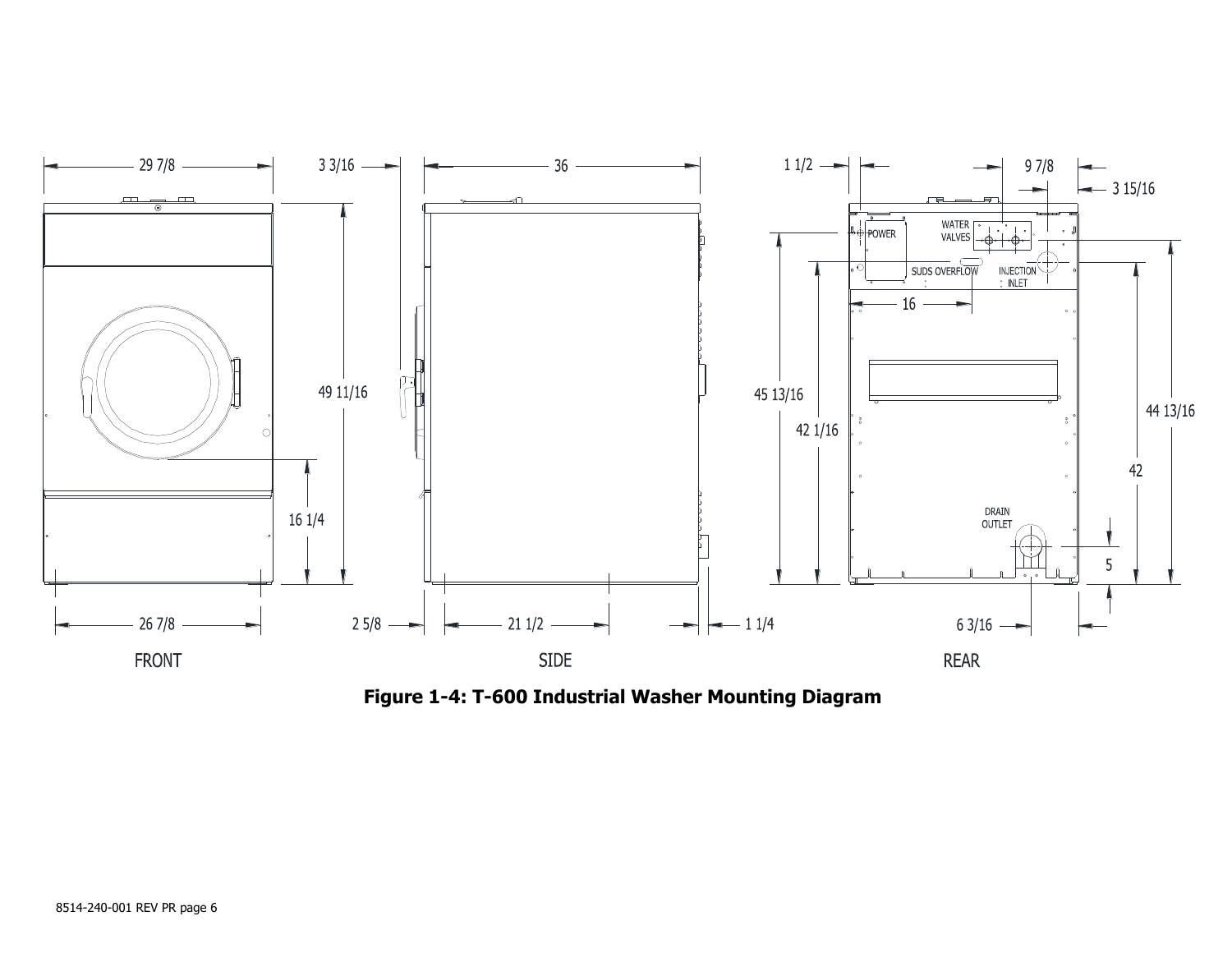#### <span id="page-6-0"></span>1.3 PLUMBING

Two 48 inch (1.22 m) water supply hoses are provided with each machine. The threaded connections on the hoses are ¾-11 ½ NHT.

Separate hot and cold water lines must be supplied to the machine, maintaining 30 psi to 120 psi (207 kPa to 827 kPa) water flow pressure. A 140°F (60°C) hot water supply is recommended for best washing results. Do not exceed 180°F (82°C) water temperature.

#### <span id="page-6-1"></span>1.4 DRAIN

The drain outlet tube at the rear of the machine is 3 inches (76 mm) in diameter. Any drain hose used must be lower than the drain valve to assure proper draining.

#### <span id="page-6-2"></span>1.5 PROTECTIVE FILM

The machine may have protective adhesive film on the front control panel label area and on the front, top, and side stainless steel panels. The film may be peeled off before putting the machine into service.

#### <span id="page-6-3"></span>1.6 ELECTRICAL

The Dexter T-600 single/three-phase 208-240VAC 60 Hz washing machines are intended to be permanently installed appliances. No power cord is provided. The machine should be connected to an individual branch circuit not shared by lighting or other equipment. The connection should be sheathed in liquid tight flexible conduit, or equivalent, with conductors of the proper size and insulation. A qualified technician should make such connections in accordance with the wiring diagram with a minimum 12 gauge wire.

#### **WARNING: SHUT OFF POWER AND WATER BEFORE OPENING ANY SERVICE PANELS.**

<span id="page-6-4"></span>1.6.1 INSTALLING THE ELECTRICAL CONNECTION

- 1.6.1.1 Disconnect all power to the washer.
- 1.6.1.2 Remove the top panel of the washer and locate the power terminal block near the back of the control compartment.
- 1.6.1.3 If power is 208-240-**3PH**-60Hz, connect L1, L2, L3 and Ground. If there is a high leg, it must be connected to L3.
- 1.6.1.4 If power is 208-240-**1PH**-60Hz, connect L1, L2 and Ground.

<span id="page-6-5"></span>NOTE: It is important that the grounding screw next to the power terminal block TB-1 be connected to a good external ground.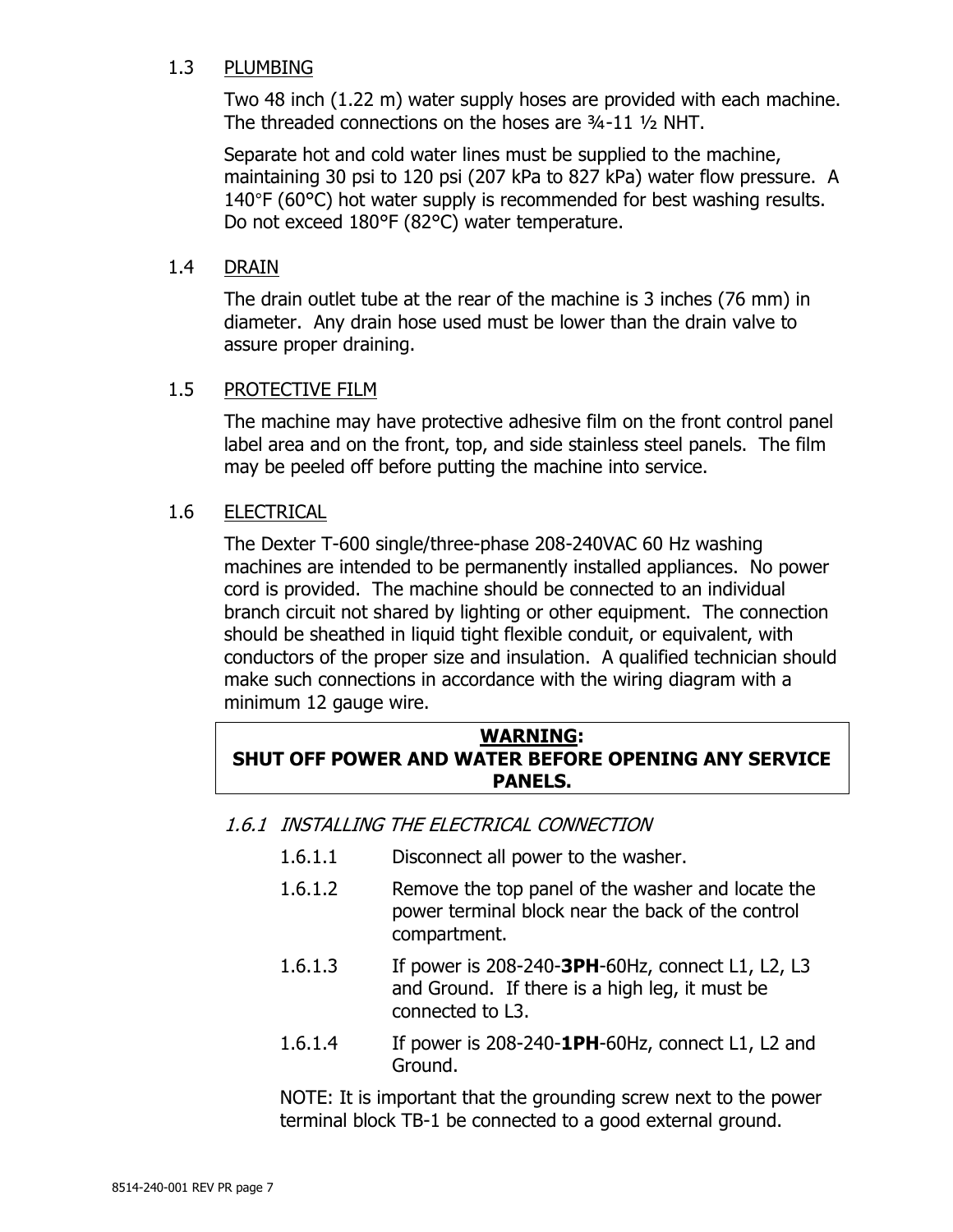#### <span id="page-7-0"></span>1.6.2 FUSING REQUIREMENTS

Single- and Three -phase 208-240VAC models:

15 AMP TIME-DELAY (DUAL ELEMENT) FUSE (or equivalent circuit breaker)

#### 1.6.3 CONTROLS TRANSFORMER (208-240V models only)

The controls transformer is located inside the control trough and steps a range of 208 to 240 volts down to 115 volts. There are two terminals on the controls transformer for the primary (incoming) power. Use the terminal marked "208V" for power supplies between 208 and 219 volts. Use the terminal marked "240V" for power supplies between 220 and 240 volts. Refer to [Figure 1-5](#page-7-1) for control transformer connections.



<span id="page-7-1"></span>**Figure 1-5: Control Transformer Connections**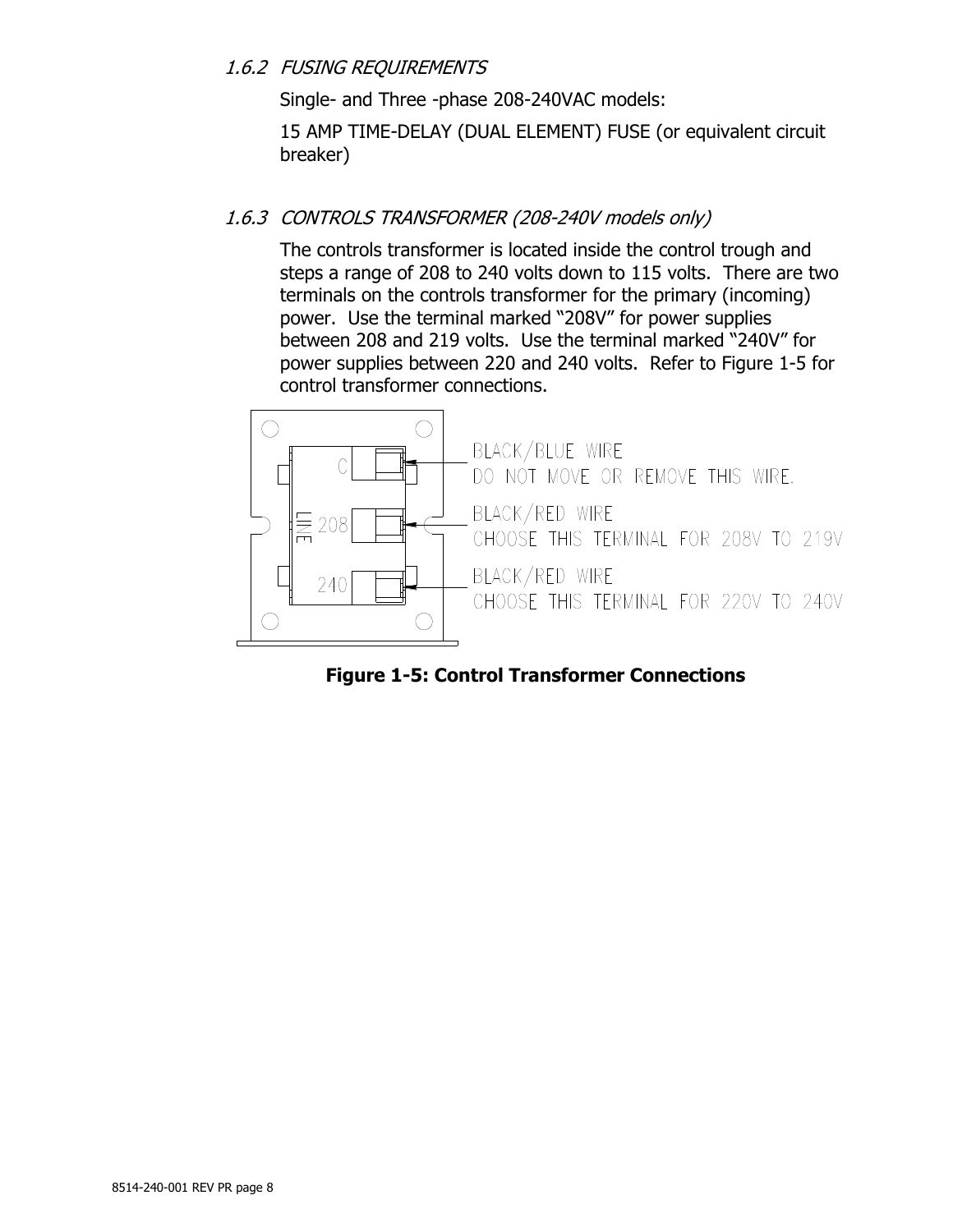#### <span id="page-8-0"></span>1.6.4 MAXIMUM SPIN SPEED ADJUSTMENT

If desired, the washer can be adjusted to limit the maximum extract spin speed for all wash cycles.

To make this adjustment, a jumper wire must either be installed or removed on the Variable Frequency Drive (VFD), depending on the washer model and desired speed. This Dexter jumper part number 8220-057-036 (qty 1) is factory supplied on terminal points "10V" and "RC". Remove this jumper to make new jumper connections if necessary. Refer to [Figure 1-6](#page-8-1) for the approximate location of the control terminations on the Variable Frequency Drive (VFD) and [Table 2](#page-8-2) for appropriate jumper connection points indicated with an "X" for the desired maximum spin speed setting. If no adjustment to default spin speed is desired, do not remove or add any wires on VFD.



**Figure 1-6: Control Terminations on Variable Frequency Drive**

<span id="page-8-1"></span>

| <b>V Series Washer</b>                                   |                  |                                      | <b>Jumper Terminal Locations on Variable Frequency Drive (VFD)</b> |  |   |   |  |         |                                                                             |  |  |   |   |  |
|----------------------------------------------------------|------------------|--------------------------------------|--------------------------------------------------------------------|--|---|---|--|---------|-----------------------------------------------------------------------------|--|--|---|---|--|
| Model                                                    | Max Spin         |                                      |                                                                    |  |   |   |  | DCM DCM |                                                                             |  |  |   |   |  |
|                                                          | Speed            |                                      |                                                                    |  |   |   |  |         | MI1  MI2  MI3  MI4  MI5  MI6  (Left)  (Right)  24V  ACM  AVI  ACI  10V  M01 |  |  |   |   |  |
| T-300, T-400,                                            | 60G              |                                      |                                                                    |  |   |   |  |         |                                                                             |  |  | X | X |  |
| T-600, T-900,                                            | 80G              |                                      |                                                                    |  | X |   |  | X       |                                                                             |  |  |   |   |  |
| Default Setting (No Jumper Required)<br>$T-1200$<br>100G |                  |                                      |                                                                    |  |   |   |  |         |                                                                             |  |  |   |   |  |
|                                                          | 60G              |                                      |                                                                    |  |   |   |  |         |                                                                             |  |  | X | X |  |
| T-350, T-450,                                            | 100 <sub>G</sub> |                                      |                                                                    |  | X |   |  | X       |                                                                             |  |  |   |   |  |
| T-750                                                    | 140 G            |                                      |                                                                    |  |   | x |  | X       |                                                                             |  |  |   |   |  |
|                                                          | 200G             | Default Setting (No Jumper Required) |                                                                    |  |   |   |  |         |                                                                             |  |  |   |   |  |
|                                                          | 100 <sub>G</sub> |                                      | X<br>X                                                             |  |   |   |  |         |                                                                             |  |  |   |   |  |
| T-950, T-1450                                            | 140 G            |                                      |                                                                    |  |   |   |  |         | REMOVE Brown Jumper between MI5/M01                                         |  |  |   |   |  |
|                                                          | 200 G            |                                      |                                                                    |  |   |   |  |         | Default Setting (With Factory Installed Brown Jumper)                       |  |  |   |   |  |

#### <span id="page-8-2"></span>**Table 2: Spin Speed Adjustment Jumper Locations**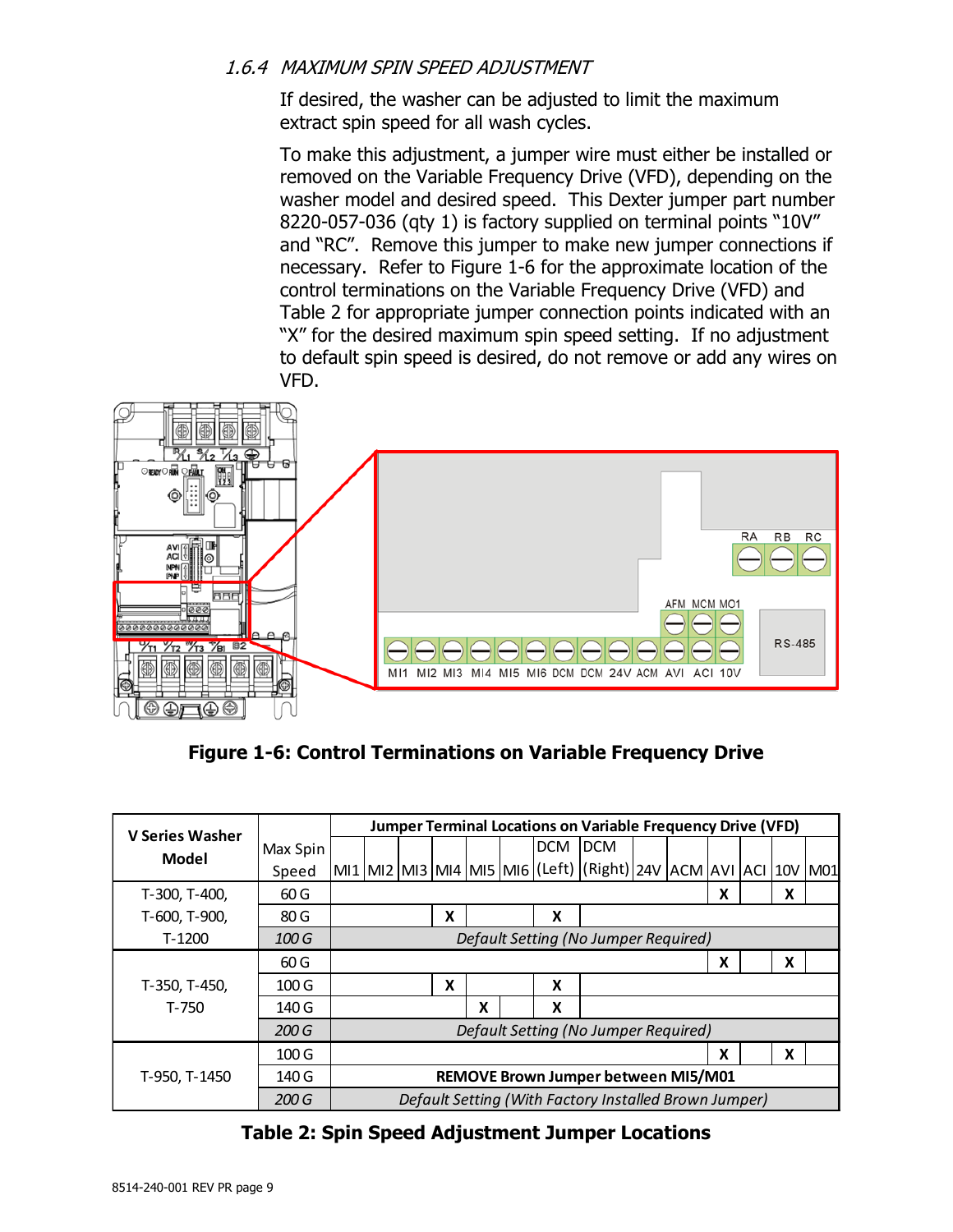#### <span id="page-9-0"></span>1.7 INJECTION SOURCE CONNECTIONS

The washer control may be programmed to send six 120V output signals for a chemical injection system of up to four chemical sources. The signals are not intended as a power source and must be limited to less than 100 milliamps of current. There is a separate terminal block for connection of the external injection signals. For the injection sources, program codes 0 through 6 and their respective terminal block connections are as shown in [Table 3.](#page-9-2)

| Dexter<br>Recommended<br>Connections | Controller<br>Programmed<br><b>Signals</b> | Injection<br><b>Terminal Block</b><br><b>Circuits</b> |
|--------------------------------------|--------------------------------------------|-------------------------------------------------------|
| Detergent                            |                                            | А                                                     |
| <b>Bleach</b>                        | 2                                          | B                                                     |
| Starch                               | 3                                          | C                                                     |
| Sour/Softener                        | 4                                          | D                                                     |
|                                      | 5                                          | A and B                                               |
|                                      | 6                                          | C and D                                               |
|                                      |                                            | None                                                  |

### **Table 3: Injection Signal and Circuit Identification**

<span id="page-9-2"></span>Chemical Injection hoses are to be inserted into the injection inlet at the upper right rear of the washer. These hoses should be inserted into the round PVC pipe a minimum of 14" (35.5 cm) and a maximum of 18" (45.7 cm) to eliminate chemical buildup in the pipe and/or restrict water flow to the tub. Secure the hoses as required.

#### <span id="page-9-1"></span>1.8 OPERATION CHECK

After all mounting, plumbing and electrical work is completed, select any desired wash cycle and run the machine through a complete wash cycle. Check for water leaks and verify proper operation.

During intermediate spin and final spin, the cylinder should turn in a **counterclockwise** direction when viewed from the front of the machine. If spin is clockwise, the T1 and T2 motor wires connecting to terminal T1 and T2 on the variable frequency drive should be swapped. Remove power to the machine before opening service panels and swapping wires.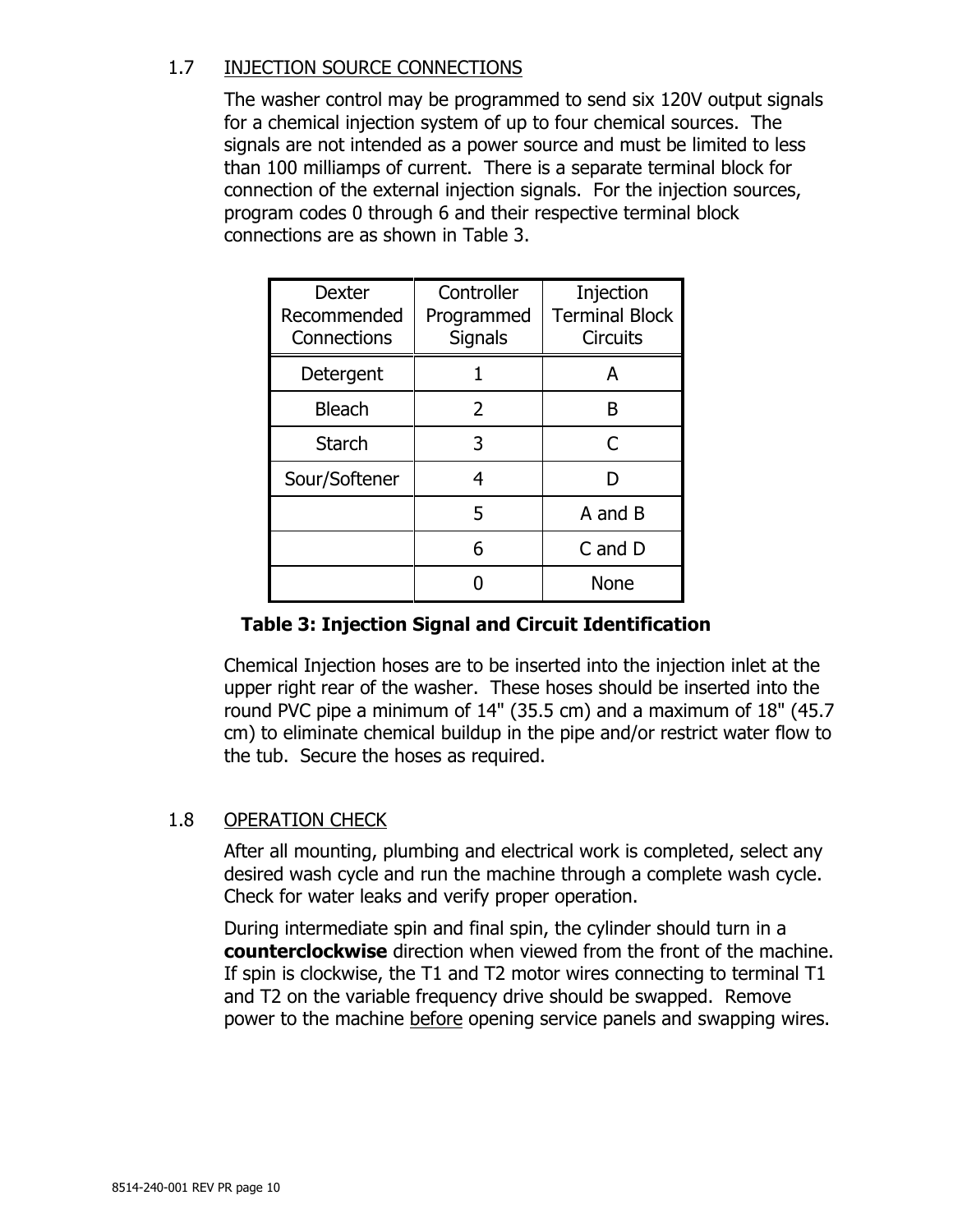## <span id="page-10-1"></span><span id="page-10-0"></span>**2 OPERATING INSTRUCTIONS**

#### 2.1 STARTING THE WASHER

- 2.1.1 Turn on power to the washer.
- 2.1.2 Ensure washer is in "RUN" mode.

Locate the "RUN/PROGRAM" key switch and key. The current mode is indicated by the alignment of the key slot. If washer is not in "RUN" mode, insert and turn the key to the "RUN" position.

2.1.3 Load the laundry.

Place laundry loosely into the cylinder and latch the door securely. Be sure laundry does not get caught between the door gasket and tub front when closing the door. Maximum load is 40 pounds clothes, dry weight. Do not load the washer with more than 40 pounds.

**NOTE:** To begin closing the door, the handle must be in the horizontal position. After moving the door to the closed position, the handle must be turned down to the vertical position in order to latch the door for machine operation.

2.1.4 Select wash cycle.

Select the appropriate cycle number (1 through 6) for the type of load being washed. See the default cycle descriptions in section [3.2.](#page-14-0) Use the "UP" and "DOWN" keys to change the two digit cycle number on the display to the desired cycle.

2.1.5 Add washing chemicals.

If not using a chemical injection system, add low sudsing powdered detergent into the "DETERGENT" compartment of the automatic dispenser on the top of the washer.

If liquid wash products are used in the "DETERGENT" compartment, they must be added at the beginning of the wash cycle.

If desired, add fabric softener to the "FABRIC SOFTENER" compartment. Use the amount of fabric softener as recommended by the manufacturer.

If the machine is set for pre-wash, washing products can be added to the round opening of the dispenser or put in with the clothes when loading the washing machine.

If bleach is desired, DO NOT place into dispenser until bleach light blinks during the wash cycle.

2.1.6 Press "START".

The display will go blank for a moment and then display the cycle time in minutes. The door will lock and remain locked until the end of the cycle.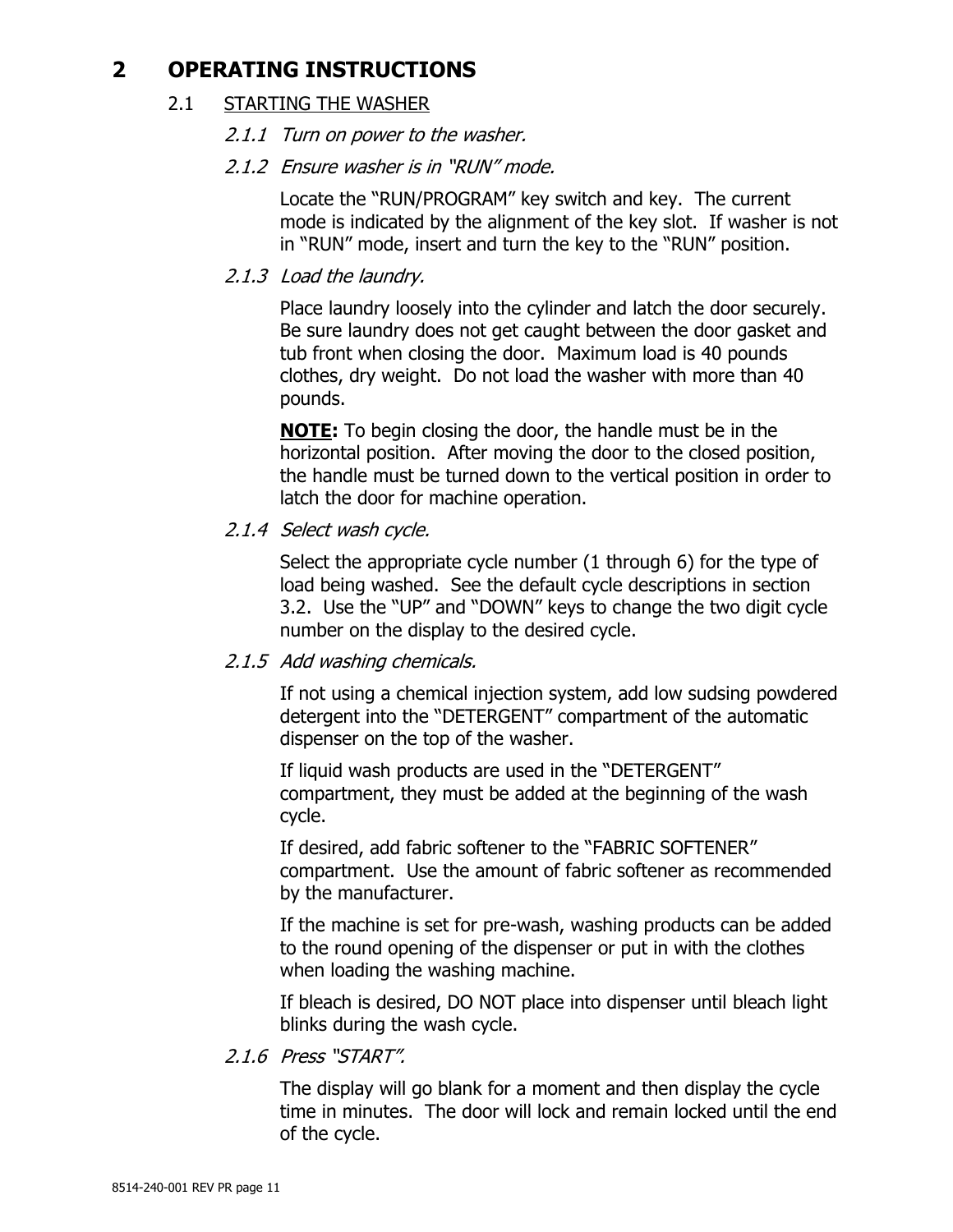#### <span id="page-11-0"></span>2.2 END OF CYCLE

When the cycle is complete, the time will display "0" and a 5-second tone will sound. The door can now be opened. Immediately remove contents of washer. Leave the door open when the machine is not in use.

#### <span id="page-11-1"></span>2.3 SAFETY DOOR LOCK

This machine is equipped with a safety door lock that locks the door when the cycle is started until the cycle is complete. The door lock prevents opening the door for up to 3 minutes if the power is interrupted during the cycle.

### <span id="page-11-2"></span>2.4 VARIABLE FREQUENCY DRIVE INDICATORS

There are three small red LEDs located on the upper Variable Frequency Drive (VFD) cover. They are labeled as "READY", "RUN", and "FAULT" and can be used for troubleshooting. The definitions of the LEDs are listed in [Table 4](#page-11-3) below.



| <b>Washer Condition</b>                              | "READY"<br><b>LED</b><br><b>Status</b> | "RUN"<br><b>LED Status</b> | "FAULT"<br>LED<br><b>Status</b> |
|------------------------------------------------------|----------------------------------------|----------------------------|---------------------------------|
| <b>Idle Mode</b><br>(No Cylinder Movement)           | ON                                     | <b>OFF</b>                 | <b>OFF</b>                      |
| Tumbling                                             | ON                                     | ON                         | <b>OFF</b>                      |
| Stop from Tumble                                     | ON                                     | <b>FLASHING</b>            | <b>OFF</b>                      |
| Ramp to Intermediate or<br><b>Final Extract Spin</b> | ON                                     | ΟN                         | <b>OFF</b>                      |
| Spinning<br>(Intermediate or Final)                  | ON                                     | ON                         | <b>OFF</b>                      |
| Stop from Spin<br>(Intermediate or Final)            | ON                                     | <b>FLASHING</b>            | <b>OFF</b>                      |
| Faulted                                              | ΟN                                     | OFF                        | ΟN                              |

<span id="page-11-3"></span>**Table 4: Variable Frequency Drive Indicators**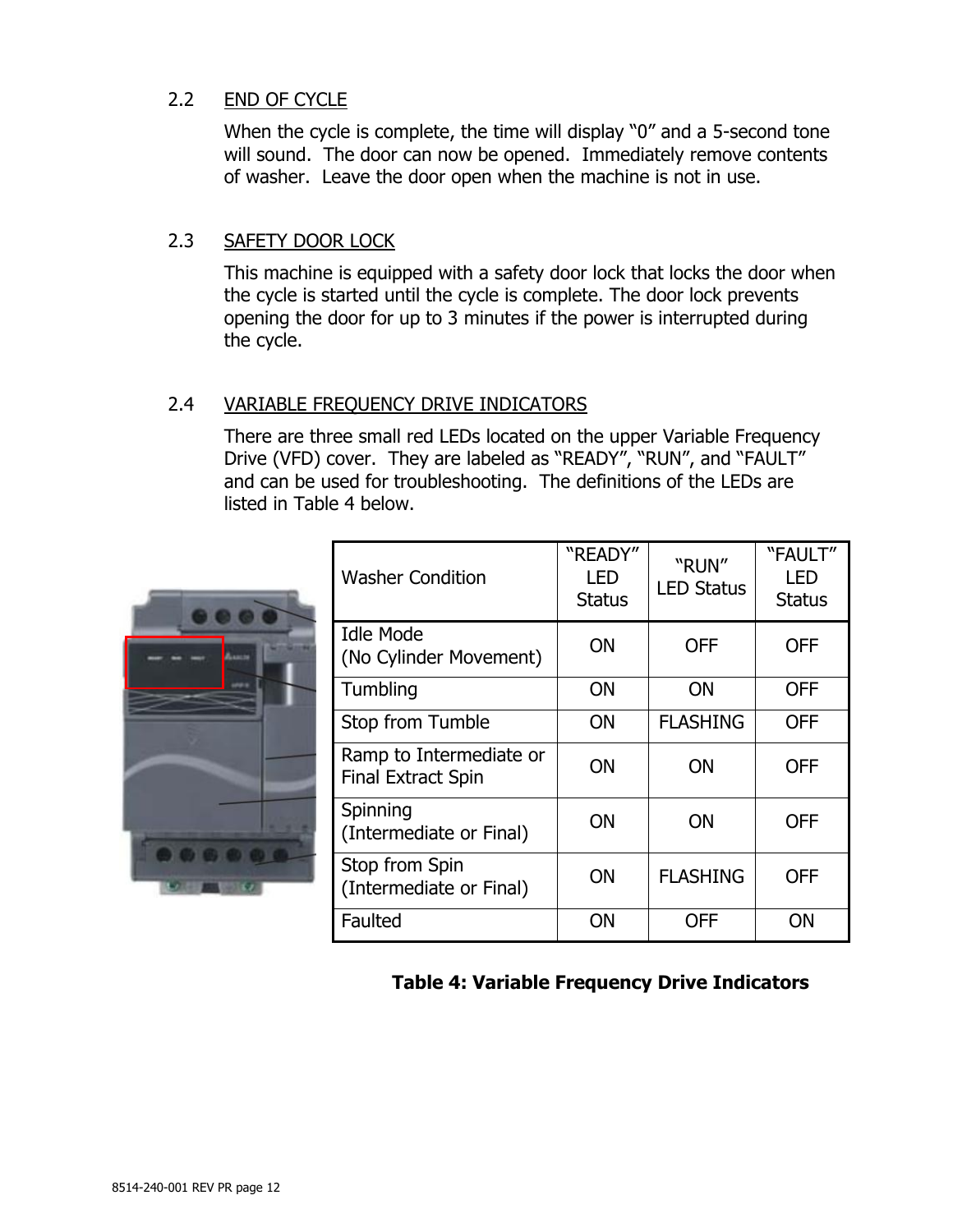# <span id="page-12-0"></span>**3 MACHINE PROGRAMMING INSTRUCTIONS**

This Dexter washer is programmed with 6 factory default programs available for use immediately after installation. Any of these cycles, listed and detailed in section [3.2,](#page-14-0) can be customized to include up to 8 baths with various defined settings including Cycle Time, Water Temperature, Water Level, Type of Fill, Spin Time, and Injection Source. Programming can be accomplished manually using the machine controls or by connecting to the machine control using a PDA (**P**ersonal **D**igital **A**ssistant). For instructions on using a PDA with this washer control, please contact your local Dexter laundry equipment distributor. Please read below for manual programming instructions.

### <span id="page-12-1"></span>3.1 EDITING AN EXISTING CYCLE

3.1.1 Turn on the power to the washer.

Washer must be in idle mode to program.

3.1.2 Ensure washer is in "PROGRAM" mode.

Locate the "RUN/PROGRAM" key switch and key. The current mode is indicated by the alignment of the key slot. If washer is not in "PROGRAM" mode, insert and turn the key to the "PROGRAM" position.

The display will show "C\_\_0". The "ADD BLEACH" light will blink and will continue to blink during the programming mode.

<span id="page-12-5"></span>3.1.3 Select cycle to alter.

Press the "DOWN" or "UP" buttons on the keypad, as shown in [Figure 3-1,](#page-12-2) until the desired cycle number, 01 through 06, is displayed.



**Figure 3-1: Washer Control Keypad Layout**

<span id="page-12-2"></span>3.1.4 Press "START" to enter the cycle.

The display should now show a "b".

<span id="page-12-4"></span>3.1.5 Select a bath to alter.

Press the "UP" and "DOWN" buttons to select a bath. The mode indicator lights, as shown in [Figure 3-2,](#page-12-3) illuminate to indicate which bath is being selected.



### **Figure 3-2: Washer Mode Lights**

<span id="page-12-3"></span>There are 8 available baths to program: FLUSH, PREWASH, WASH,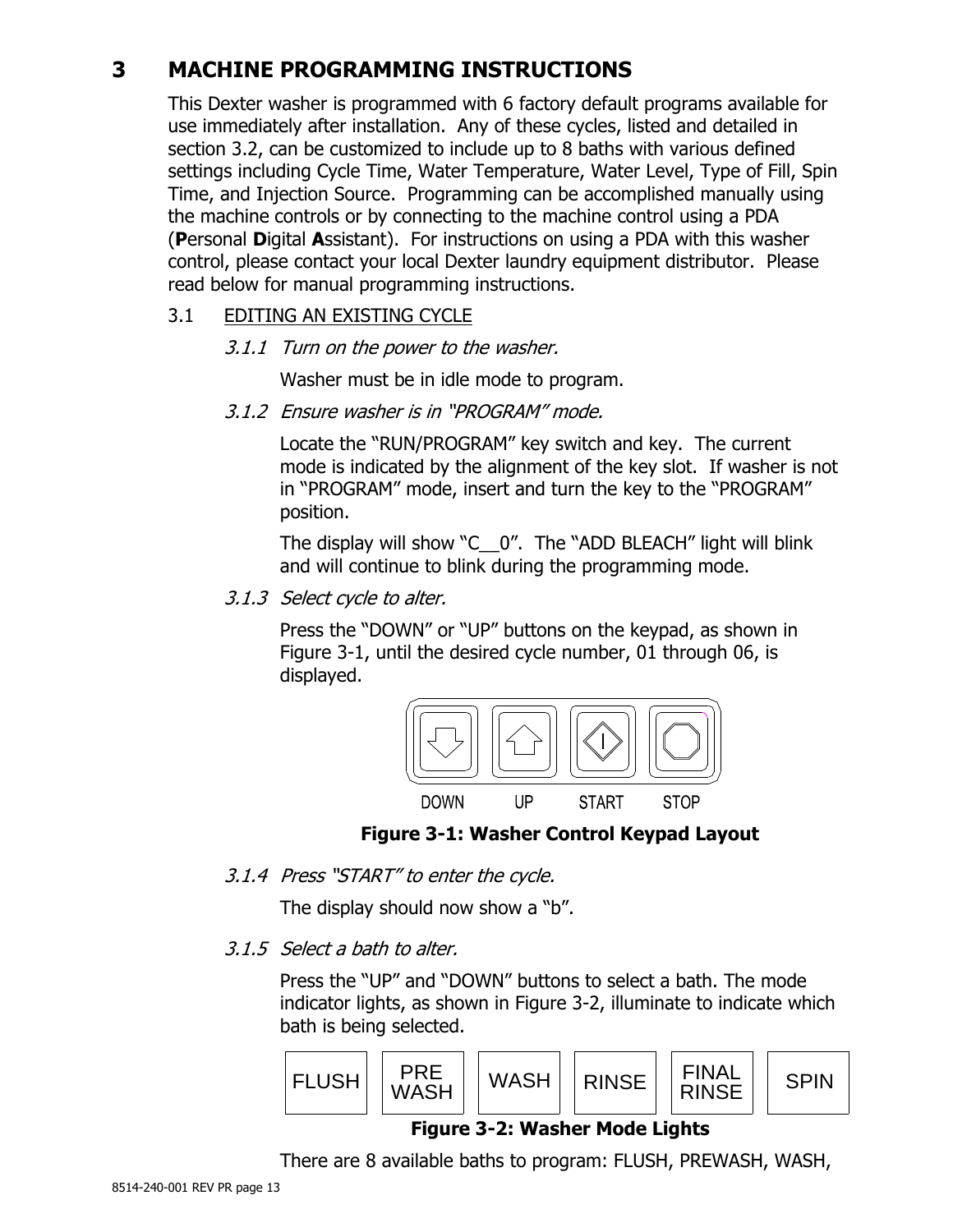RINSE1, RINSE 2, RINSE 3, RINSE 4, and FINAL RINSE.

When "RINSE" is illuminated, up to 4 rinses may be programmed. Each rinse is shown on the display as "b r1" through "b r4".

3.1.6 Press "START" to display the settings.

Available settings to alter in each bath are Cycle Time, Water Temp, Water Level, Type of Fill, Spin Time, and Injection Source.

<span id="page-13-1"></span>3.1.7 Input settings.

The first setting to alter is the Cycle Time, shown on the display as " $Ct***"$  where  $**$  is a placeholder for the options digits. Use the "DOWN" and "UP" keys to set the desired time in minutes and press "START" to advance to the next setting. If no change is desired, press "START" to advance to the next setting. Repeat process for each setting. Each bath setting can be programmed with the options shown in [Table 5.](#page-13-0)

| <b>SETTING</b>                   | <b>DISPLAY</b> | <b>OPTIONS</b>                                                                                                                                                                                                                              |
|----------------------------------|----------------|---------------------------------------------------------------------------------------------------------------------------------------------------------------------------------------------------------------------------------------------|
| Cycle Time                       | $C t**$        | Two-digit amount of time for bath in minutes.<br>00 to 15 minutes for Flush, Prewash, Wash,<br>Rinse $1, 2, 3$ and 4. If the time is set to 00,<br>then the bath will be eliminated from the<br>cycle.<br>01 to 15 minutes for Final Rinse. |
| Water<br>Temperature             | $t^{**}$       | HH for hot water<br>CH for warm water<br>CC for cold water<br>EE for no water <sup>2</sup>                                                                                                                                                  |
| <b>Water Level</b>               | $L$ **         | Lo for low level<br>HI for high level                                                                                                                                                                                                       |
| Type of $Fill^1$                 | $dF *$         | d for delayed fill (default)<br>t for timed fill                                                                                                                                                                                            |
| Spin Time                        | $S$ **         | Two-digit amount of time for spin in minutes.<br>00 to 10 minutes for Flush, Prewash, Wash,<br>Rinse 1, 2, 3 and 4<br>01 to 10 minutes for Final Rinse                                                                                      |
| Injection<br>Source <sup>2</sup> | $IS *$         | Single-digit code indicating injector signal(s), 0 to 6.                                                                                                                                                                                    |

#### **Table 5: Bath Program Settings**

<span id="page-13-0"></span> $<sup>1</sup>$  A delayed fill will pause the cycle time countdown until the selected low level is</sup> reached. A timed fill will allow the cycle time countdown to continue regardless of water level reached.

 $2$  Codes for injections sources are defined in [Table 3.](#page-9-2) When "EE" is selected in the Water Temperature setting, the electronic controller prohibits injection signals. The programmed injection source value is ignored.

<span id="page-13-2"></span>3.1.8 To exit the programming of a bath, press the "STOP" button.

If desired, repeat steps [3.1.5](#page-12-4) through [3.1.7](#page-13-1) to program another bath.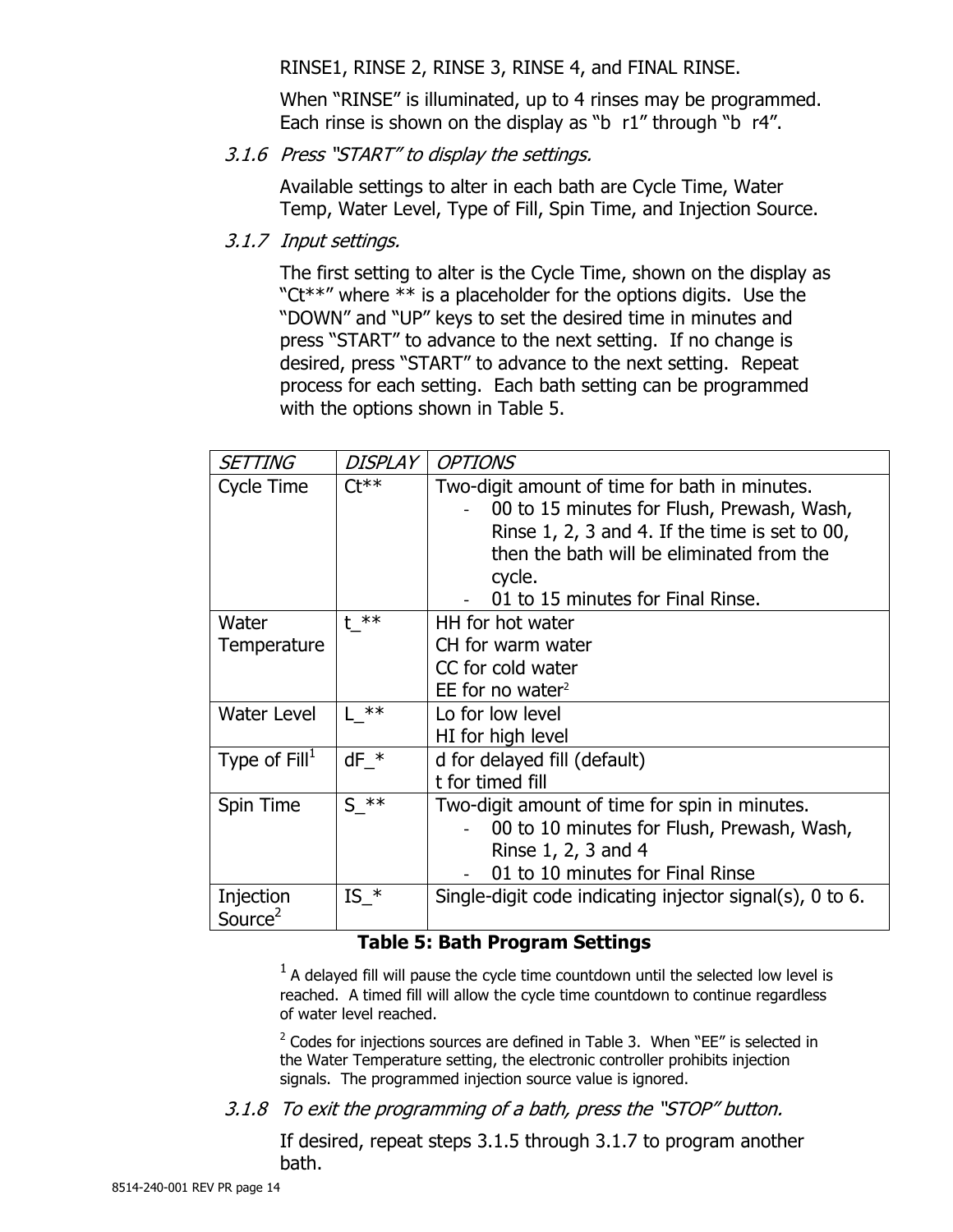3.1.9 To select a different cycle to program, press the "STOP" button again.

If desired, repeat steps [3.1.3](#page-12-5) through [3.1.8](#page-13-2) to program another cycle.

3.1.10 To end programming, turn the key to "RUN" position.

It is recommended when changes are made to one or more of the preset programs that the cycle number and the changes be documented for later reference. Blank cycle tables have been provided at the end of section [3.2.](#page-14-0)

**NOTE:** The Wash Cycle programming mode will automatically exit and return to the Idle mode if no buttons are pressed for one minute.

#### <span id="page-14-0"></span>3.2 DEFAULT WASHER CYCLE PROGRAMS

The factory default cycles pre-programmed into the washer are listed with each bath and setting option in this section.

| Cycle $#$ | <b>Recommended Use</b>                       |
|-----------|----------------------------------------------|
| 1         | Sheets & Pillowcases (Health Care)           |
| 2         | Towels / Pads / Diapers (Health Care)        |
| 3         | White Towels (Hotel / Motel)                 |
| 4         | Guest Laundry (Hotel / Motel or Health Care) |
| 5         | Rags & Mops (Hotel / Motel)                  |
| 6         | Colored Cotton Linen (Food & Beverage)       |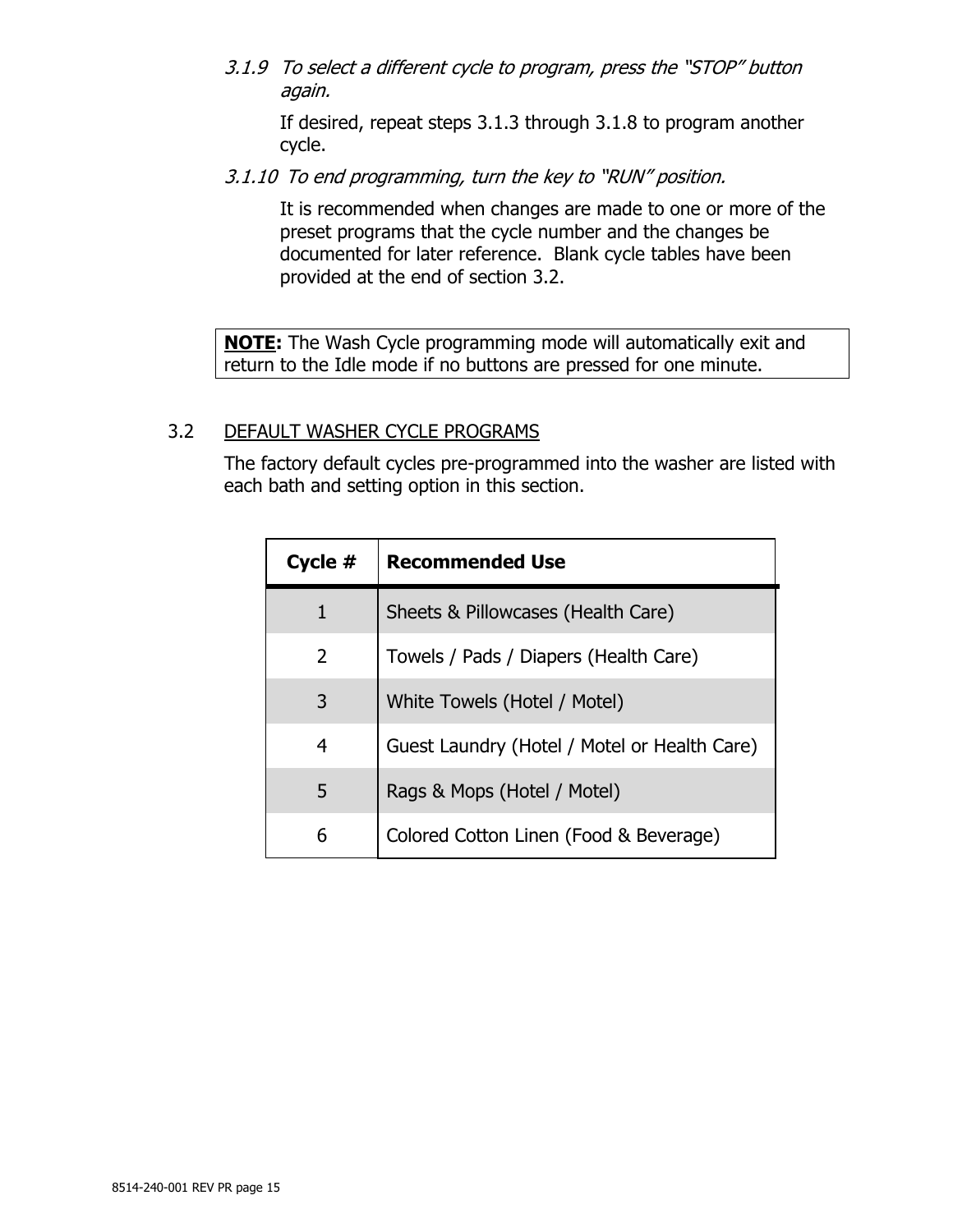| <b>Bath</b>        | <b>Bath Cycle</b><br>Time (min.) | Water<br>Temp. | Water<br>Level | <b>Delay</b><br>Fill | Spin Time<br>(min.) | <b>Injection Source</b> |
|--------------------|----------------------------------|----------------|----------------|----------------------|---------------------|-------------------------|
| <b>Flush</b>       | 3                                | <b>CH</b>      | HI             | d                    |                     |                         |
| Prewash            | 2                                | <b>CH</b>      | HI             | d                    |                     |                         |
| Wash               |                                  | HH             | LO             | d                    |                     | 1 (Detergent)           |
| Rinse 1            | 7                                | HH             | LO             | d                    |                     | 2 (Bleach)              |
| Rinse 2            | $\overline{\phantom{a}}$         | <b>CH</b>      | HI             | d                    |                     |                         |
| Rinse 3            | $\overline{2}$                   | <b>CH</b>      | HI             | d                    |                     |                         |
| Rinse 4            |                                  |                |                |                      |                     |                         |
| <b>Final Rinse</b> | 4                                | <b>CH</b>      | LO             | d                    | 4                   | 4 (Sour/Soft)           |

**Cycle 1** Sheets & Pillowcases (Health Care)

**Cycle 2** Towels / Pads / Diapers (Health Care)

| <b>Bath</b>        | <b>Bath Cycle</b><br>Time (min.) | Water<br>Temp. | Water<br>Level | <b>Delay</b><br>Fill | Spin Time<br>(min.) | <b>Injection Source</b> |
|--------------------|----------------------------------|----------------|----------------|----------------------|---------------------|-------------------------|
| <b>Flush</b>       | 3                                | СH             | HI             | d                    |                     |                         |
| Prewash            | $\overline{2}$                   | <b>CH</b>      | HI             | d                    |                     |                         |
| Wash               | 7                                | HH             | LO             | d                    |                     | 1 (Detergent)           |
| Rinse 1            |                                  | HH             | HI             | d                    |                     |                         |
| Rinse 2            | 7                                | HH             | LO             | d                    |                     | 2 (Bleach)              |
| Rinse 3            | $\overline{\phantom{a}}$         | <b>CH</b>      | HI             | d                    |                     |                         |
| Rinse 4            | $\overline{\phantom{a}}$         | <b>CH</b>      | HI             | d                    |                     |                         |
| <b>Final Rinse</b> | 4                                | <b>CH</b>      | LO             | d                    | 5                   | 4 (Sour/Soft)           |

**Cycle 3** White Towels (Hotel / Motel)

| <b>Bath</b>        | <b>Bath Cycle</b><br>Time (min.) | Water<br>Temp. | Water<br>Level | Delay<br>Fill | Spin Time<br>(min.) | <b>Injection Source</b> |
|--------------------|----------------------------------|----------------|----------------|---------------|---------------------|-------------------------|
| <b>Flush</b>       |                                  |                |                |               |                     |                         |
| Prewash            |                                  |                |                |               |                     |                         |
| Wash               | 7                                | HH             | LO             | d             |                     | 1 (Detergent)           |
| Rinse 1            |                                  | HH             | HI             | d             |                     |                         |
| Rinse 2            | 7                                | <b>HH</b>      | LO             | d             |                     | 2 (Bleach)              |
| Rinse 3            | $\overline{2}$                   | <b>CH</b>      | HI             | d             |                     |                         |
| Rinse 4            | $\overline{2}$                   | <b>CH</b>      | HI             | d             |                     |                         |
| <b>Final Rinse</b> | 4                                | <b>CH</b>      | LO             | d             | 5                   | 4 (Sour/Soft)           |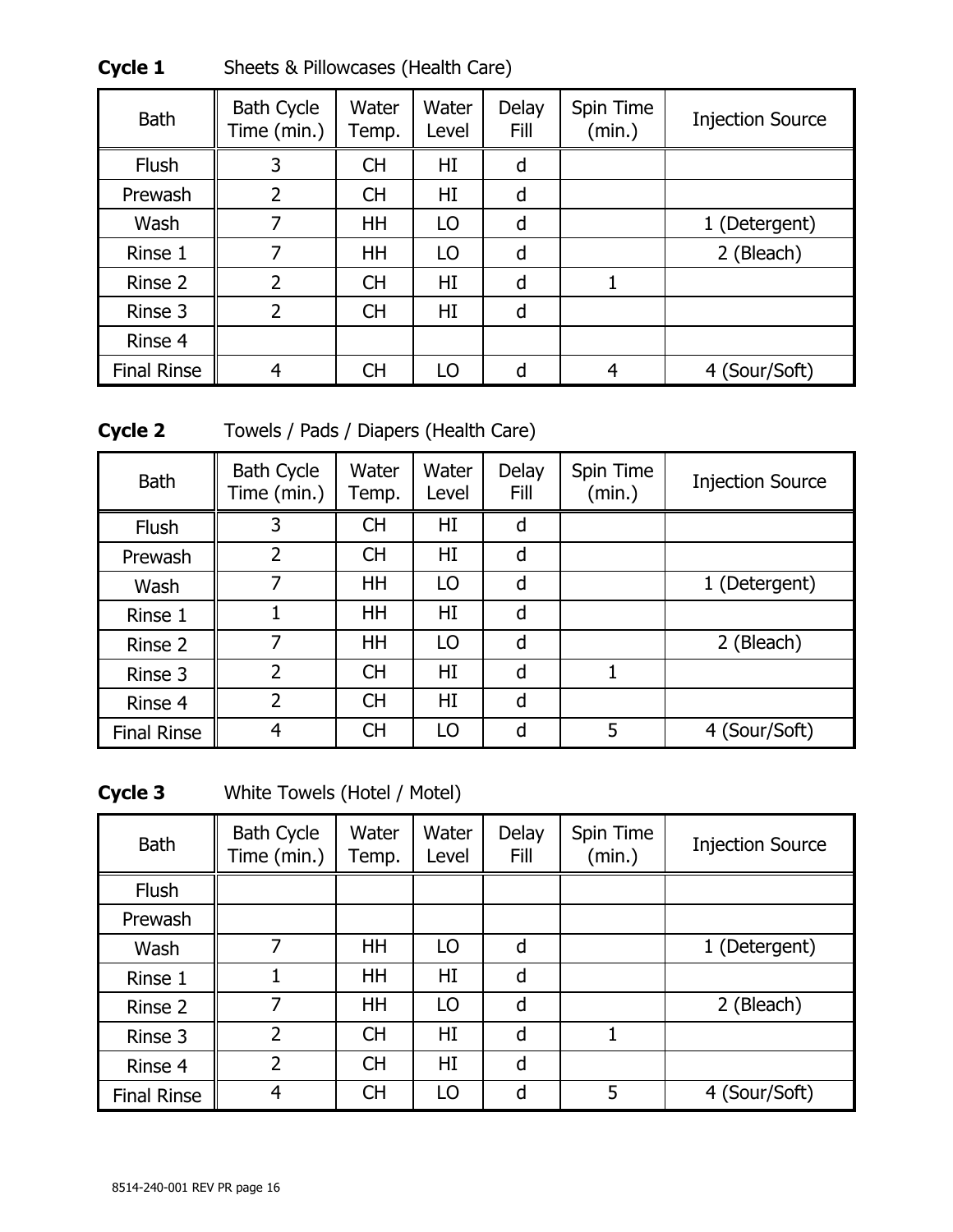| <b>Bath</b>        | <b>Bath Cycle</b><br>Time (min.) | Water<br>Temp. | Water<br>Level | Delay<br>Fill | Spin Time<br>(min.) | <b>Injection Source</b> |
|--------------------|----------------------------------|----------------|----------------|---------------|---------------------|-------------------------|
| <b>Flush</b>       | 3                                | <b>CH</b>      | HI             | d             |                     |                         |
| Prewash            |                                  |                |                |               |                     |                         |
| Wash               |                                  | HH             | LO             | d             |                     | 5 (Detergent/Bleach)    |
| Rinse 1            | $\overline{\phantom{a}}$         | HH             | HI             | d             |                     |                         |
| Rinse 2            | $\overline{\phantom{a}}$         | <b>CH</b>      | HI             | d             |                     |                         |
| Rinse 3            | $\overline{\phantom{a}}$         | <b>CH</b>      | HI             | d             |                     |                         |
| Rinse 4            |                                  |                |                |               |                     |                         |
| <b>Final Rinse</b> | 4                                | <b>CH</b>      | LO             | d             | 4                   | 4 (Sour/Soft)           |

**Cycle 4** Guest Laundry (Hotel / Motel or Health Care)

Cycle 5 Rags & Mops (Hotel / Motel)

| <b>Bath</b>        | <b>Bath Cycle</b><br>Time (min.) | Water<br>Temp. | Water<br>Level | Delay<br>Fill | Spin Time<br>(min.) | <b>Injection Source</b> |
|--------------------|----------------------------------|----------------|----------------|---------------|---------------------|-------------------------|
| <b>Flush</b>       | 3                                | <b>CH</b>      | HI             | d             |                     |                         |
| Prewash            | $\overline{2}$                   | <b>CH</b>      | HI             | d             |                     |                         |
| Wash               | $\overline{2}$                   | <b>CH</b>      | HI             | d             |                     |                         |
| Rinse 1            | 7                                | <b>HH</b>      | LO             | d             |                     | 1 (Detergent)           |
| Rinse 2            | $\overline{2}$                   | <b>HH</b>      | HI             | d             |                     |                         |
| Rinse 3            |                                  | HH             | LO             | d             |                     | 2 (Bleach)              |
| Rinse 4            | $\overline{\phantom{a}}$         | <b>CH</b>      | HI             | d             |                     |                         |
| <b>Final Rinse</b> | $\overline{\phantom{a}}$         | <b>CH</b>      | LO             | d             | 5                   |                         |

Cycle 6 Colored Cotton Linen (Food & Beverage)

| <b>Bath</b>        | <b>Bath Cycle</b><br>Time (min.) | Water<br>Temp. | Water<br>Level | Delay<br>Fill | Spin Time<br>(min.) | <b>Injection Source</b> |
|--------------------|----------------------------------|----------------|----------------|---------------|---------------------|-------------------------|
| <b>Flush</b>       | $\overline{2}$                   | <b>CH</b>      | HI             | d             |                     |                         |
| Prewash            |                                  |                |                |               |                     |                         |
| Wash               | 10                               | HH             | LO             | d             |                     | 1 (Detergent)           |
| Rinse 1            | 7                                | HH             | LO             | d             |                     | 2 (Bleach)              |
| Rinse 2            | $\overline{2}$                   | <b>CH</b>      | HI             | d             |                     |                         |
| Rinse 3            | $\overline{2}$                   | <b>CH</b>      | HI             | d             |                     |                         |
| Rinse 4            |                                  |                |                |               |                     |                         |
| <b>Final Rinse</b> | 4                                | <b>CH</b>      | LO             | d             | 4                   | 6 (Sour/Starch)         |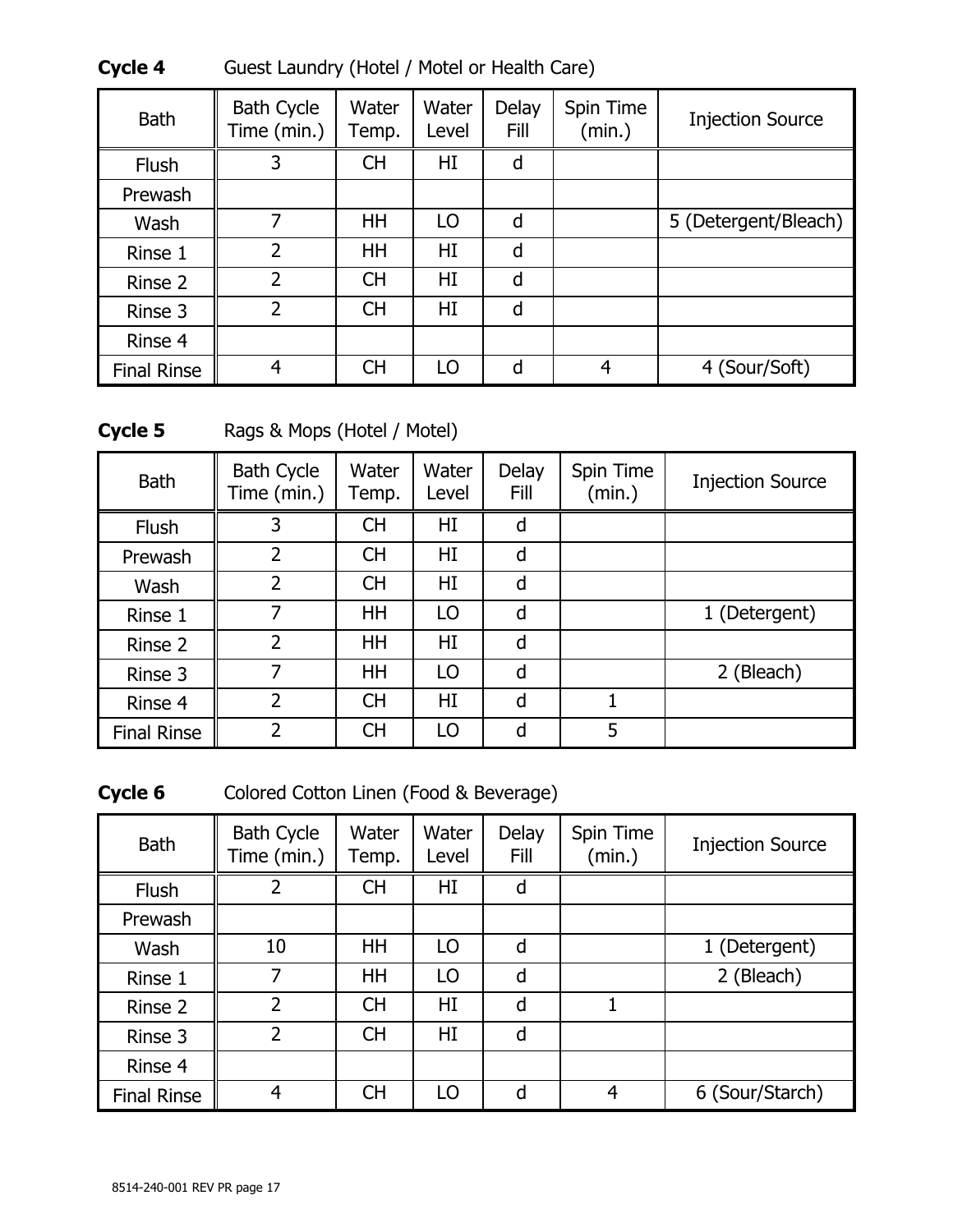| Cycle              | <b>Description</b>               |                |                |                      |                     |                         |
|--------------------|----------------------------------|----------------|----------------|----------------------|---------------------|-------------------------|
| <b>Bath</b>        | <b>Bath Cycle</b><br>Time (min.) | Water<br>Temp. | Water<br>Level | Delay<br><b>Fill</b> | Spin Time<br>(min.) | <b>Injection Source</b> |
| Flush              |                                  |                |                |                      |                     |                         |
| Prewash            |                                  |                |                |                      |                     |                         |
| Wash               |                                  |                |                |                      |                     |                         |
| Rinse 1            |                                  |                |                |                      |                     |                         |
| Rinse 2            |                                  |                |                |                      |                     |                         |
| Rinse 3            |                                  |                |                |                      |                     |                         |
| Rinse 4            |                                  |                |                |                      |                     |                         |
| <b>Final Rinse</b> |                                  |                |                |                      |                     |                         |

### **Cycle \_\_\_\_\_ Description \_\_\_\_\_\_\_\_\_\_\_\_\_\_\_\_\_\_\_\_\_\_\_\_\_\_\_\_\_\_\_\_\_**

| <b>Bath</b>        | <b>Bath Cycle</b><br>Time (min.) | Water<br>Temp. | Water<br>Level | Delay<br><b>Fill</b> | Spin Time<br>(min.) | <b>Injection Source</b> |
|--------------------|----------------------------------|----------------|----------------|----------------------|---------------------|-------------------------|
| Flush              |                                  |                |                |                      |                     |                         |
| Prewash            |                                  |                |                |                      |                     |                         |
| Wash               |                                  |                |                |                      |                     |                         |
| Rinse 1            |                                  |                |                |                      |                     |                         |
| Rinse 2            |                                  |                |                |                      |                     |                         |
| Rinse 3            |                                  |                |                |                      |                     |                         |
| Rinse 4            |                                  |                |                |                      |                     |                         |
| <b>Final Rinse</b> |                                  |                |                |                      |                     |                         |

# **Cycle \_\_\_\_\_ Description \_\_\_\_\_\_\_\_\_\_\_\_\_\_\_\_\_\_\_\_\_\_\_\_\_\_\_\_\_\_\_\_\_**

<span id="page-17-0"></span>

| <b>Bath</b>        | <b>Bath Cycle</b><br>Time (min.) | Water<br>Temp. | Water<br>Level | Delay<br><b>Fill</b> | Spin Time<br>(min.) | <b>Injection Source</b> |
|--------------------|----------------------------------|----------------|----------------|----------------------|---------------------|-------------------------|
| Flush              |                                  |                |                |                      |                     |                         |
| Prewash            |                                  |                |                |                      |                     |                         |
| Wash               |                                  |                |                |                      |                     |                         |
| Rinse 1            |                                  |                |                |                      |                     |                         |
| Rinse 2            |                                  |                |                |                      |                     |                         |
| Rinse 3            |                                  |                |                |                      |                     |                         |
| Rinse 4            |                                  |                |                |                      |                     |                         |
| <b>Final Rinse</b> |                                  |                |                |                      |                     |                         |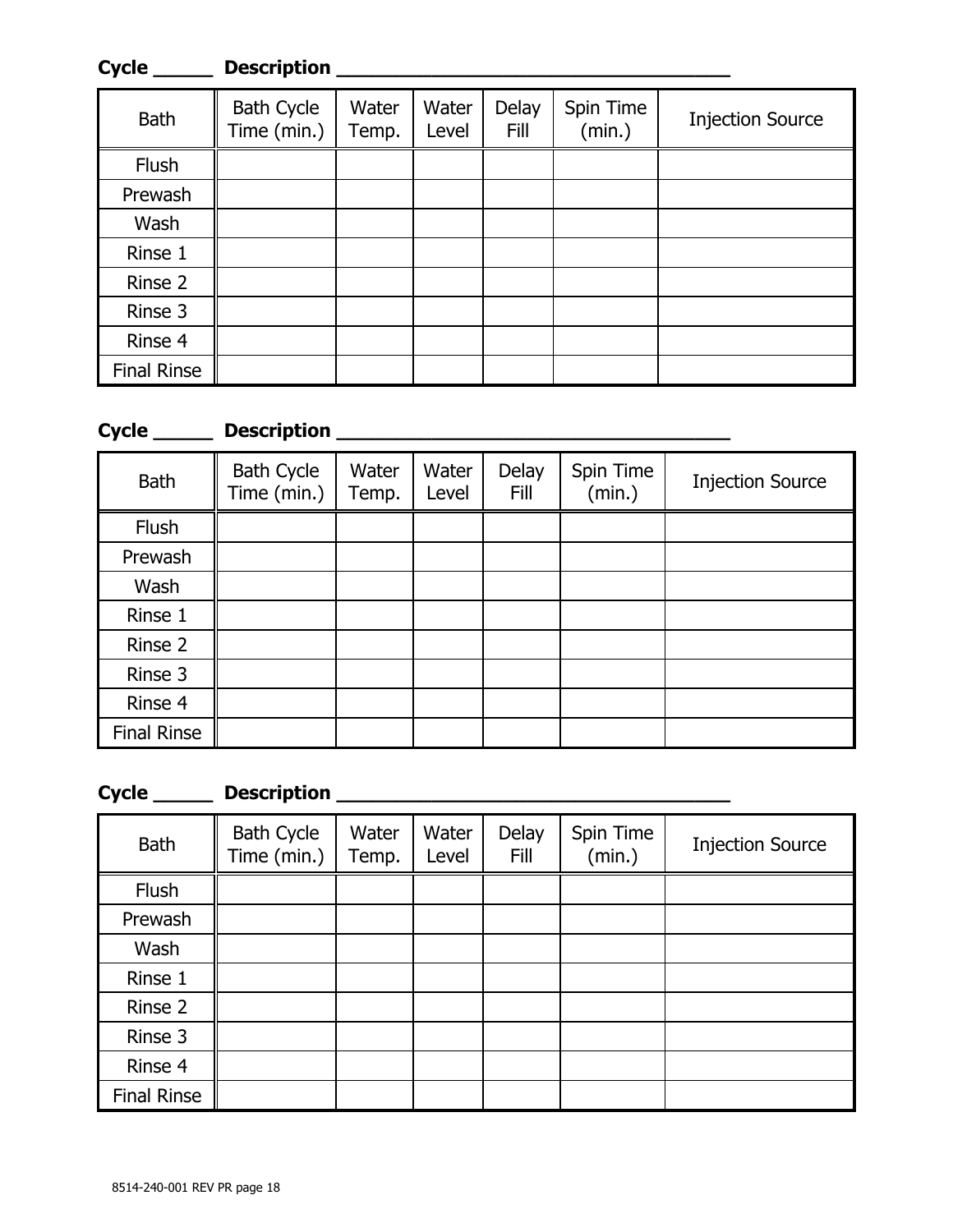#### 3.3 RAPID ADVANCE MODE

Rapid Advance mode is a key-controlled override to interrupt the current cycle, drain the water, and advance to the next mode of the wash cycle, including Pre Wash, Wash, Rinse, Final Rinse, Spin. The indicator lights will show to which segment the cycle has been advanced.

To enter the Rapid Advance mode, turn the key counter-clockwise (CCW). The Rapid Advance setting is not marked next to the key, but turning the key CCW until it stops selects this mode. The Rapid Advance mode can be entered from either the Idle mode or during the cycle. If the cycle has not yet started, press the "START" button. To rapid advance to the next step in the wash cycle, push both the "UP" and "START" buttons at the same time. The display will show "Ad" (advance) in the display. The washer will advance to the next bath segment only after the water is drained from the washer.

#### **Note:**

- The time displayed may not be accurate.
- The cycle will continue in rapid advance mode even if the key is turned to "RUN" and/or removed.
- Rapid advance cannot skip the final 1-minute tumble of the cycle, and the door lock may remain activated for a couple minutes after the cycle has been completed.
- The chemical injection signals will NOT operate in Rapid Advance mode.

#### **To end the cycle without waiting for the time to count down, press and hold the "STOP" button for 5 seconds or more.**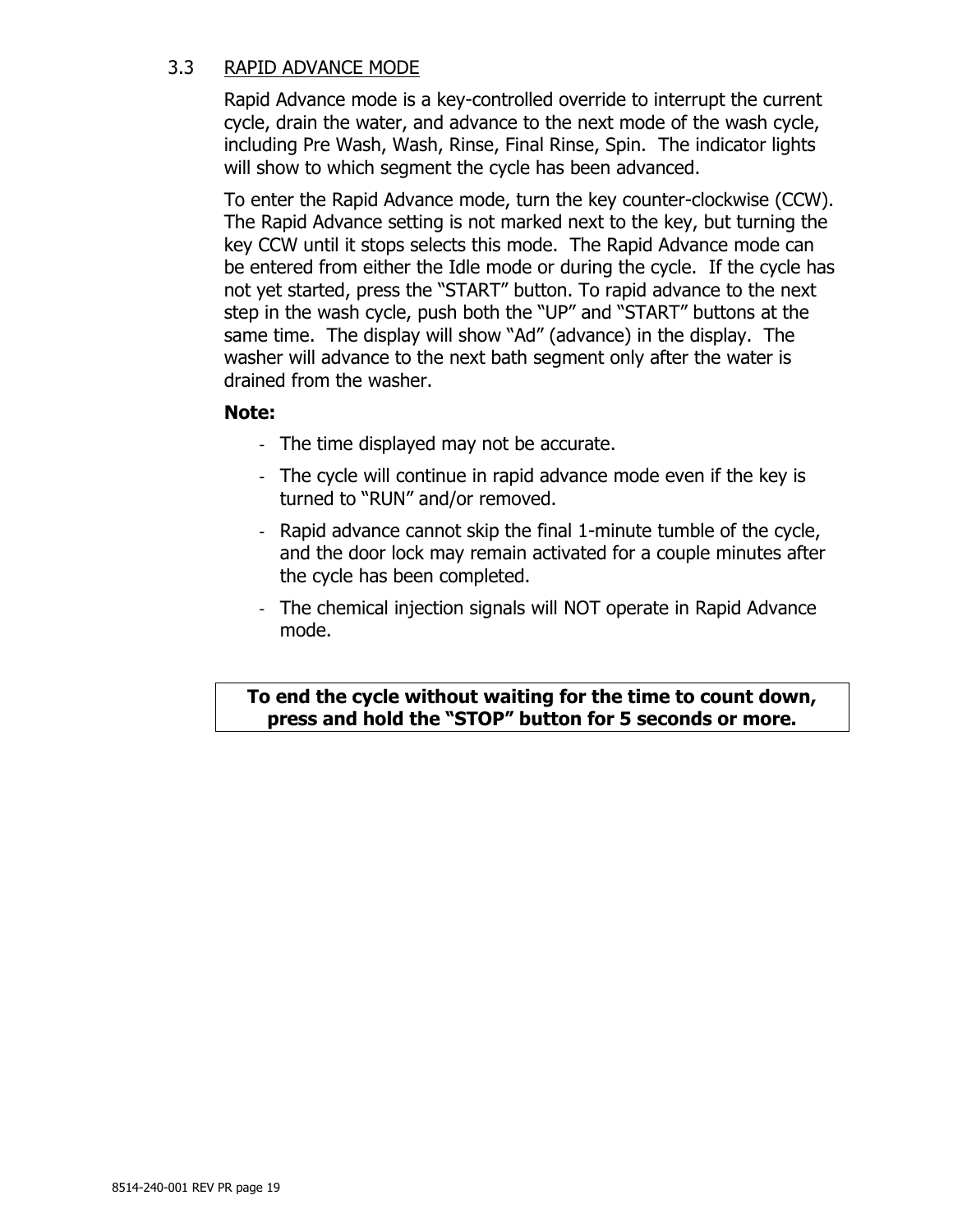# **4 WASHER ERROR CODES**

<span id="page-19-0"></span>

| Fault #<br>(F#) | Description                                                                                                                                                                                                                                                         | <b>Customer Action</b>                                                                                                                                                                                                                                                                           |
|-----------------|---------------------------------------------------------------------------------------------------------------------------------------------------------------------------------------------------------------------------------------------------------------------|--------------------------------------------------------------------------------------------------------------------------------------------------------------------------------------------------------------------------------------------------------------------------------------------------|
| $\mathbf{1}$    | The door failed to close and lock or the door<br>failed to remain locked after three tries of<br>latching the door and starting during the cycle.                                                                                                                   | Turn off the power to the washer. Check wire connections to door /lock switches. Check<br>wire connections from switches to controller. If necessary door lock mechanism should be<br>adjusted by a qualified person. Turn on the power to the washer. (See Note)                                |
| $\overline{2}$  | The washer tub does not fill with water within 7<br>minutes. The wash cycle will continue. The F<br>2 will flash three times, then wait for 30<br>seconds. The error will clear at the end of the<br>cycle.                                                         | Turn of the power to the washer. Check the operation of the water valves. Check the<br>incoming water pressure. Check for blocked or restricted water flow. Check to ensure the<br>drain valve is functioning properly. Turn on the power to the washer. (See Note)                              |
| 3               | Memory error in controller.                                                                                                                                                                                                                                         | Turn off the power to the washer. Wait one minute. Turn power back on to the washer. If<br>the problem returns, clear the fault with the Palm. If the problem returns again, replace the<br>washer controller.                                                                                   |
| $\overline{4}$  | Washer controller communication error                                                                                                                                                                                                                               | Turn off the power to the washer. Wait one minute. Turn power back on to the washer. If<br>the problem returns, replace the washer controller.                                                                                                                                                   |
| 5               | Pressure Switch error (only OPL)- when the<br>high level sensor indicates full but the lower<br>one indicates empty. The wash cycle will<br>continue. The F 5 will flash three times, then<br>wait for 30 seconds. The error will clear at the<br>end of the cycle. | Turn off the power to the washer. Replace the pressure switch. Turn on power to the<br>washer. (See Note)                                                                                                                                                                                        |
| 6               | Wrong washer size for drive type.                                                                                                                                                                                                                                   | Turn off the power to the washer. Check to ensure all the harnesses are properly connected<br>to the controller. Check to ensure the drive horsepower is proper for this size of washer.<br>Turn on power to the washer. (See Note) If problem reappears, contact your Dexter<br>representative. |
| $\overline{7}$  | Wrong size drive installed                                                                                                                                                                                                                                          | Turn off the power to the washer. Check to ensure all the harnesses are properly connected<br>to the controller. Check to ensure the drive horsepower is proper for this size of washer.<br>Contact your Dexter representative.                                                                  |
| 8               | The washer tub does not empty within 7<br>minutes. The wash cycle will continue. The F 8<br>will flash three times, then wait for 30 seconds.<br>The error will clear at the end of the cycle.                                                                      | Turn off the power to the washer. Check to ensure the drain valve is operating properly.<br>Check to ensure the pressure switch tube is clear of blockage. Check to ensure the pressure<br>switch is operating proper. Correct any located problems. Turn on power to the washer.<br>(See Note)  |
| 9               | The washer tub does not reach the spin target<br>frequency within 200 seconds. The wash cycle<br>will continue. The F 9 will flash three times,<br>then wait for 30 seconds. The error will clear<br>at the end of the cycle.                                       | Turn off the power to the washer. Inspect the washer to ensure the tub spins freely. If<br>restricted, then clear the blockage. Test washer. If tub spins freely, the drive needs to be<br>replaced.                                                                                             |
| 10              | After a spin the washer tub does not stop<br>within 150 seconds.                                                                                                                                                                                                    | Turn off the power to the washer. Inspect the braking resistors and the connecting wiring to<br>the drive braking resistors mounted in the top of the washer. If the resistors and wiring is<br>correct, then replace the drive.                                                                 |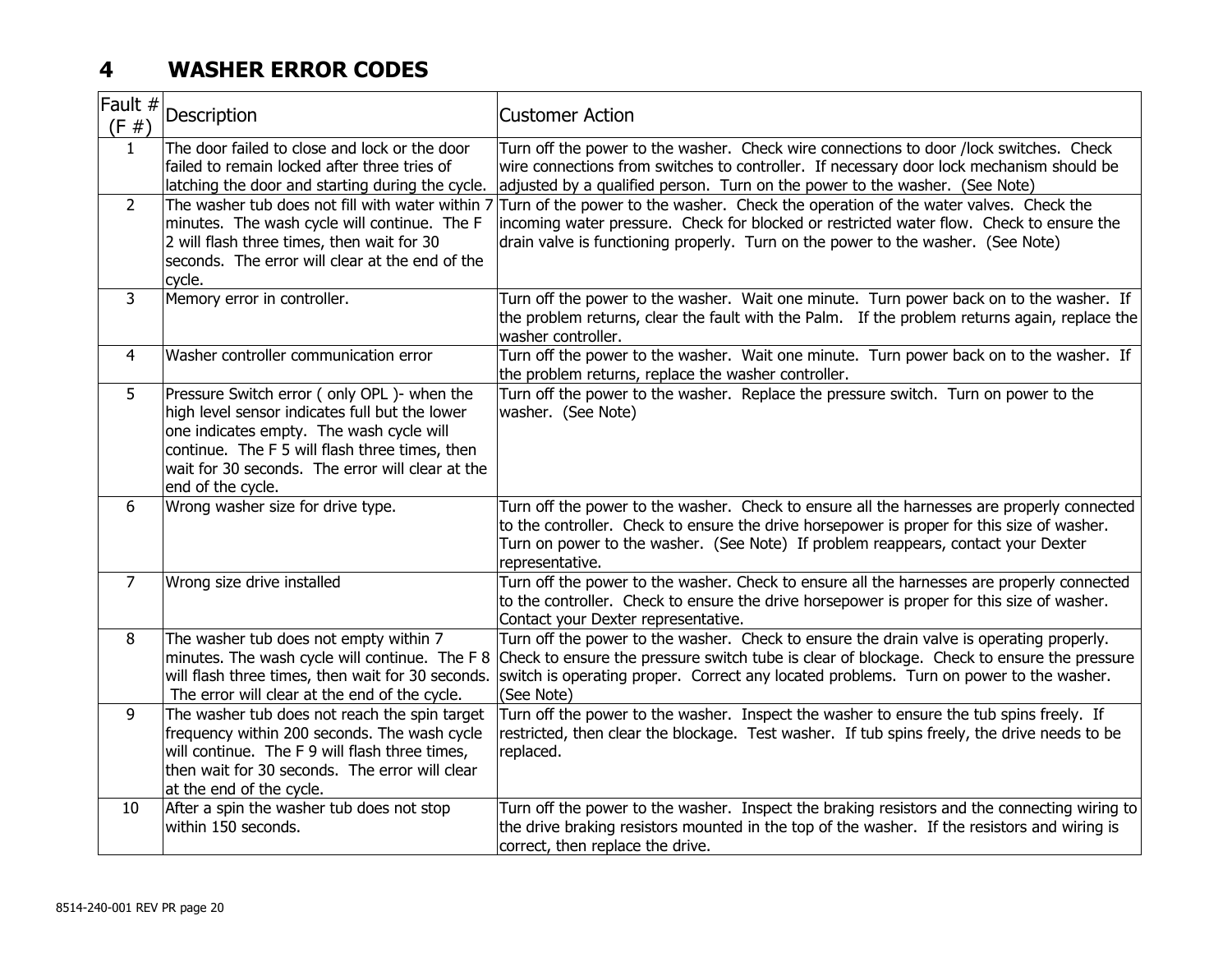| 11 | The drive size setting has changed.                              | Turn off the power to the washer. Check to ensure all the harnesses are properly connected<br>to the controller. Check to ensure the drive horsepower is proper for this size of washer.<br>Turn on power to the washer. (See Note) If problem reappears, contact your Dexter<br>representative.                                          |
|----|------------------------------------------------------------------|-------------------------------------------------------------------------------------------------------------------------------------------------------------------------------------------------------------------------------------------------------------------------------------------------------------------------------------------|
| 12 | Washer controller internal error                                 | Turn off the power to the washer. Wait one minute. Turn on the power to the washer.<br>(See Note) If problem reappears, contact your Dexter representative.                                                                                                                                                                               |
| 13 | The control cannot communicate with the drive                    | Turn the power off to the washer. Check the data cable between the controller and the<br>drive. If no problem is observed, turn on power to the washer and test. (See Note) If<br>problem reappears, contact your Dexter representative.                                                                                                  |
| 14 | Over-current on the drive or motor.                              | Turn the power off to the washer. Check the washer motor to ensure it turns freely. Check<br>the wiring connections to the drive and motor. If no problem is observed, turn on power to<br>the washer and test. (See Note) If problem reappears, contact your Dexter representative.                                                      |
| 15 | Over-voltage on the drive or motor.                              | Turn the power off to the washer. Check the washer motor to ensure it turns freely. Check<br>the wiring connections to the drive, braking resistors and motor. Measure incoming line<br>voltage. If no problem is observed, turn on power to the washer and test. (See Note) If<br>problem reappears, contact your Dexter representative. |
| 16 | Overheating of the drive                                         | Turn the power off to the washer. Allow the drive to cool. Check the cooling fins of the<br>drive to ensure proper airflow. Check the wiring to the drive including the fan wiring. If no<br>problem is observed, turn on power to the washer and test. (See Note) If problem<br>reappears, contact your Dexter representative.           |
| 17 | Overload of the drive or motor                                   | Turn the power off to the washer. Check the washer motor to ensure it turns freely. Check<br>the wiring connections to the drive and motor. If no problem is observed, turn on power to<br>the washer and test. (See Note) If problem reappears, contact your Dexter representative.                                                      |
| 18 | Ground Fault to the drive                                        | Turn the power off to the washer. Check the wiring connections to the drive and motor.<br>Check the ground wiring of the drive, motor and incoming connection to ensure a proper<br>ground is present. If no problem is found, contact your Dexter representative.                                                                        |
| 19 | Low Voltage to the drive                                         | Turn the power off to the washer. Check the wiring connections to the drive and motor. If<br>no problem is observed, turn on power to the washer and test. (See Note) Measure the<br>incoming line voltage. If problem reappears, contact your Dexter representative.                                                                     |
| 20 | Internal drive error                                             | Turn the power off to the washer. Wait one minute. Turn the power on to the washer.<br>(See Note) If problem reappears, contact your Dexter representative.                                                                                                                                                                               |
| 21 | Data error on communications between the<br>controller and drive | Turn the power off to the washer. Check the data cable between the controller and the<br>drive. If no problem is observed, turn on power to the washer and test. (See Note) If<br>problem reappears, contact your Dexter representative.                                                                                                  |

Note: Whenever power is turned off to the washer, it **must** remain off for one minute. The washer will not operate properly if this is not done.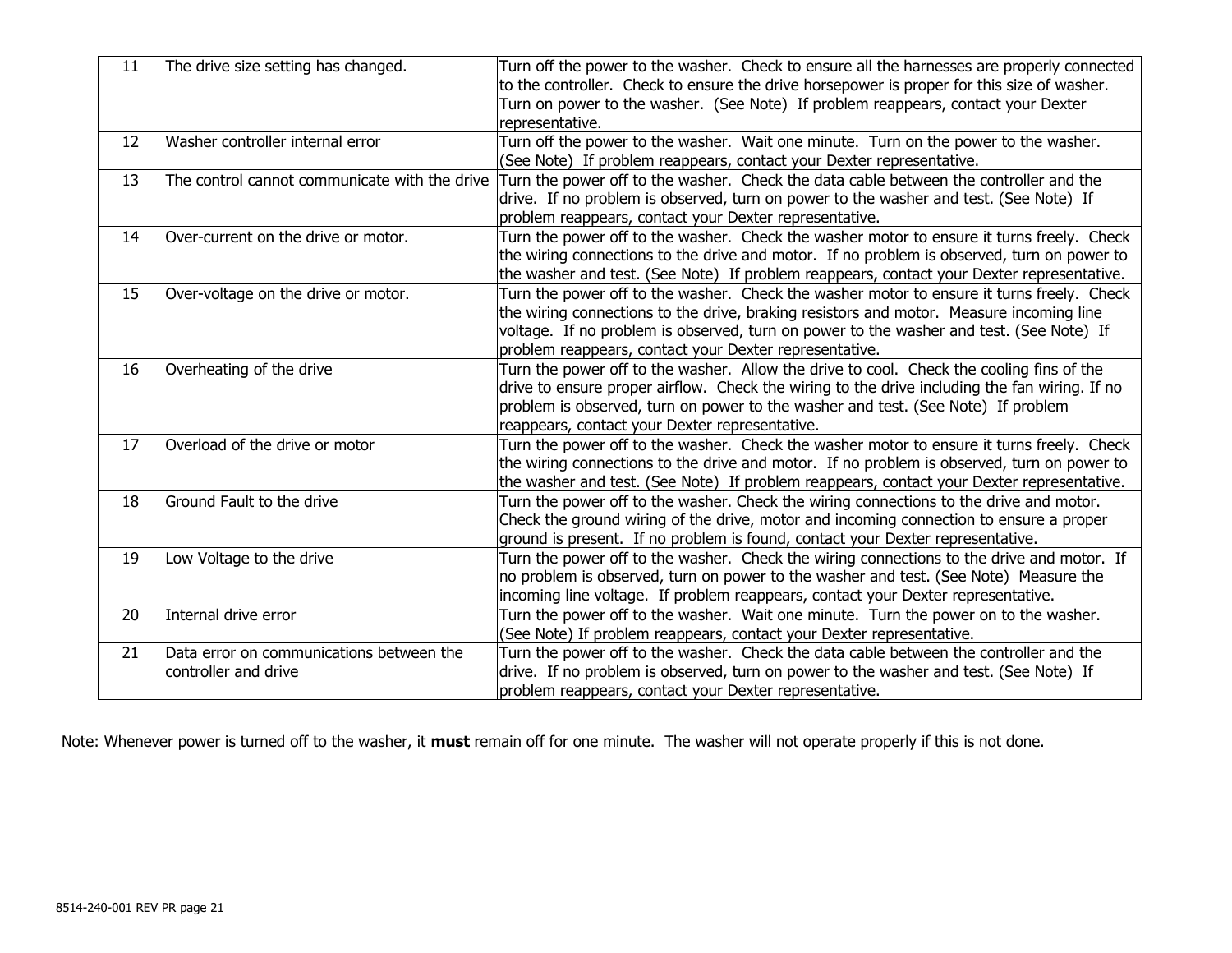# <span id="page-21-0"></span>**5 TROUBLESHOOTING**

**CAUTION:** Label all wires prior to disconnection when servicing controls. Wiring errors can cause improper and dangerous operation. Verify proper operation after servicing.

**ATTENTION:** Lors des opérations d'entretien des commandes, étiqueter tous les fils avant de les déconnecter. Toute erreur de câblage peut être une source de danger et de panne.

If any of the following symptoms occur on this washer, check the suggested remedies listed below. If all probable causes have been eliminated and the symptom still exists, contact your local Dexter agent for further troubleshooting assistance. See contact information at the end of this manual. Parts & Service Manuals from Dexter are also available for further troubleshooting assistance.

| <b>Symptom</b>                   | <b>Probable</b><br><b>Cause</b>   | <b>Suggested Remedy</b>                                                                                                                                                                                                                                                                                                                                                                                                                                                                                                                            |
|----------------------------------|-----------------------------------|----------------------------------------------------------------------------------------------------------------------------------------------------------------------------------------------------------------------------------------------------------------------------------------------------------------------------------------------------------------------------------------------------------------------------------------------------------------------------------------------------------------------------------------------------|
| <b>Machine does</b><br>not start | Power Supply                      | Check these areas: Circuit breakers, Voltage, Power<br>leads, Power connections. Is front display LED lit?                                                                                                                                                                                                                                                                                                                                                                                                                                         |
|                                  | Door Switch                       | Check for continuity through door switch when door is<br>closed. If no continuity, adjust or replace door switch.                                                                                                                                                                                                                                                                                                                                                                                                                                  |
|                                  | <b>Control Breaker</b><br>or Fuse | Check 1.5 amp (T-950, T-1200, T-1450 use 2.5amp)<br>breaker or fuse for continuity. If no continuity, replace<br>breaker or fuse.                                                                                                                                                                                                                                                                                                                                                                                                                  |
|                                  | Control<br>Transformer            | Check voltage output from control transformer for<br>120VAC. If voltage is incorrect, replace transformer.                                                                                                                                                                                                                                                                                                                                                                                                                                         |
|                                  | Check PCB board                   | Check all wire connections for sure contacts.                                                                                                                                                                                                                                                                                                                                                                                                                                                                                                      |
|                                  | Check wiring<br>between PCB       | Check data cable phone type connectors unplug and VFD<br>and replug with power removed.                                                                                                                                                                                                                                                                                                                                                                                                                                                            |
|                                  | Check Relay PCB                   | Check all wire connections for sure contact.                                                                                                                                                                                                                                                                                                                                                                                                                                                                                                       |
|                                  | Check Door Lock<br>Mechanism      | Check that 120 v power is at mechanism after start<br>button is pressed.                                                                                                                                                                                                                                                                                                                                                                                                                                                                           |
| Door does not<br><b>lock</b>     | Check display for<br>fault code   | Does F1 show on the front of display? If yes, follow tests<br>described in fault code section.                                                                                                                                                                                                                                                                                                                                                                                                                                                     |
|                                  | Door locking<br>mechanism         | Check to einsure that mechanism is receiving 120VAC<br>from main relay PCB. If it is, replace.                                                                                                                                                                                                                                                                                                                                                                                                                                                     |
|                                  | Door Switch                       | Check for continuity through door latch switch when door<br>closed. If no continuity, adjust or replace door switch.                                                                                                                                                                                                                                                                                                                                                                                                                               |
| Door will not<br>open            | Thermoactuator                    | Check to see if thermoactuator(s) and/or its mechanism<br>is stuck or binding and not allowing the door lock<br>mechanism to open. Check to be sure that the locking<br>thermoactuator is not receiving 120VAC during the last 1<br>1/2 minutes of the cycle. Also check to see that the<br>unlocking thermoactuator is receiving 120VAC during the<br>last minute of the cycle. If the thermoactuators do not<br>receive voltage at the correct times, change the timer. If<br>the timing and voltage are correct, replace the<br>thermoactuator. |
| Door will not<br>open            | Door Rod                          | Check to see that door rod from mechanism to lock<br>assembly is long enough to allow lock assembly to<br>disengage. If not, adjust rod.                                                                                                                                                                                                                                                                                                                                                                                                           |
|                                  | Door locking<br>mechanism         | Check that door lock mechanism is not stuck closed. If<br>stuck, replace.                                                                                                                                                                                                                                                                                                                                                                                                                                                                          |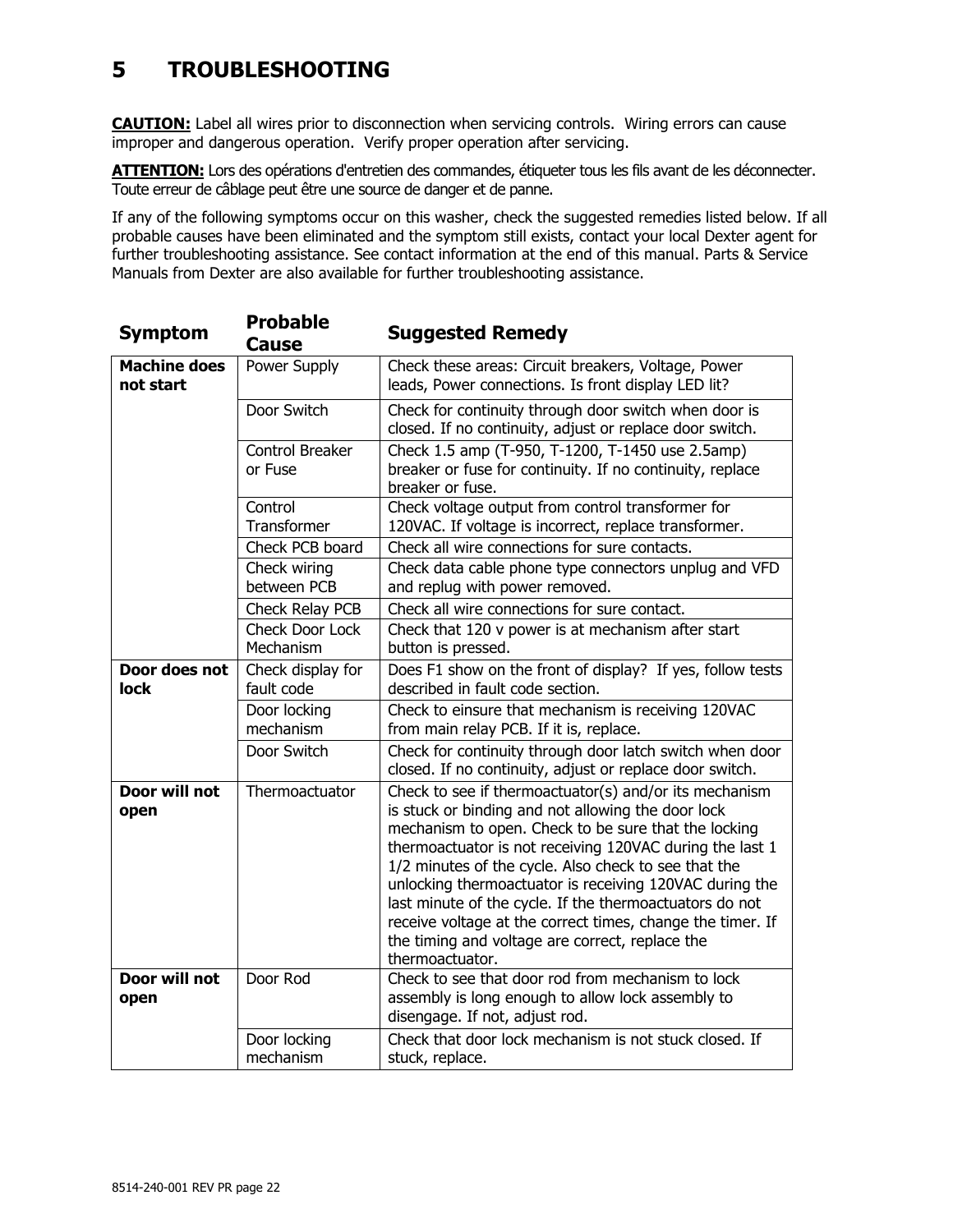| No hot water<br>in detergent<br>dispenser                 | Water Valve Coil                                        | Check coil continuity at terminals and replace if no<br>continuity. 120 V power only on for 20 second in wash<br>bath.                                                                                                                          |
|-----------------------------------------------------------|---------------------------------------------------------|-------------------------------------------------------------------------------------------------------------------------------------------------------------------------------------------------------------------------------------------------|
|                                                           | Water Inlet                                             | Check water inlet screens for blockage and clean screens<br>if necessary.                                                                                                                                                                       |
|                                                           | Water                                                   | Check to insure that water is turned on and operating.                                                                                                                                                                                          |
|                                                           | P-20 Wire<br>Harness                                    | Check black & white wire harness.                                                                                                                                                                                                               |
| <b>Hot water</b><br>does not                              | <b>Water Valve Coil</b>                                 | Check coil continuity at terminals and replace if no<br>continuity. Check for 120 V power from main relay PCB.                                                                                                                                  |
| enter tub in<br>wash                                      | Water Inlet                                             | Check water inlet screens for blockage and clean if<br>necessary.                                                                                                                                                                               |
|                                                           | Water                                                   | Check to insure that water is turned on and operating.                                                                                                                                                                                          |
|                                                           | Blk or Wht wire at<br>main controller                   | Check black or white wires at Molex plug on PCB at main<br>controller and at relay PCB.                                                                                                                                                         |
|                                                           | Pressure Switch                                         | Check pressure switch continuity between terminals. If<br>no continuity, check pressure switch hose for obstruction.<br>If hose okay, change pressure switch.                                                                                   |
| No cold water<br>to tub in                                | Water Valve Coil                                        | Check coil continuity at terminals and replace if no<br>continuity.                                                                                                                                                                             |
| wash                                                      | Water Inlet<br><b>Screens</b>                           | Check water inlet screens for blockage and clean if<br>necessary.                                                                                                                                                                               |
|                                                           | Water                                                   | Check to insure that water is turned on and operating.                                                                                                                                                                                          |
|                                                           | Blk or whit wire<br>at controller and<br>main relay PCB | Check black or white wires at Molex plug on PCB at main<br>controller and at relay PCB.                                                                                                                                                         |
|                                                           | Pressure Switch                                         | Check pressure switch continuity between terminal<br>contacts. If no continuity, check pressure switch hose for<br>obstruction. If hose okay, change pressure switch.                                                                           |
| <b>Water comes</b><br>in but level<br>does not rise       | <b>Drain Valve</b><br>(open)                            | Check these areas:<br>• Drain valve blockage<br>• Drain valve motor and gear train. If power but drain<br>valve does not close, replace valve.<br>. Power to the drain valve. If no power to drain valve,<br>check (brn/yel) circuit for power. |
|                                                           | Blk or whit wire<br>at controller                       | Check black and white wires at molex plug on main PCB<br>controller and at main relay PCB                                                                                                                                                       |
| <b>Water does</b><br>not flush                            | <b>Water Valve Coil</b>                                 | Check coil continuity at terminals and replace if no<br>continuity.                                                                                                                                                                             |
| softener<br>compartment                                   | Water Inlet<br><b>Screens</b>                           | Check water inlet screens for blockage and clean if<br>necessary.                                                                                                                                                                               |
|                                                           | Water                                                   | Check to ensure that water is turned on and operating.                                                                                                                                                                                          |
| <b>Water does</b><br>not flush<br>softener<br>compartment | Pressure Switch                                         | Check pressure switch continuity between terminals. If<br>no continuity, check pressure switch hose for obstruction.<br>If hose okay, change pressure switch.                                                                                   |
| <b>Water level</b><br>too high                            | Pressure Switch                                         | Check for blockage in pressure switch hose. Check for<br>pressure switch opening circuit across terminals. Replace<br>switch if contacts do not open.                                                                                           |
| <b>Water drains</b><br>slowly                             | Drain System                                            | Check hoses and drain valve for blockage. Check if<br>inadequate size. If necessary check building drains for<br>blockage.                                                                                                                      |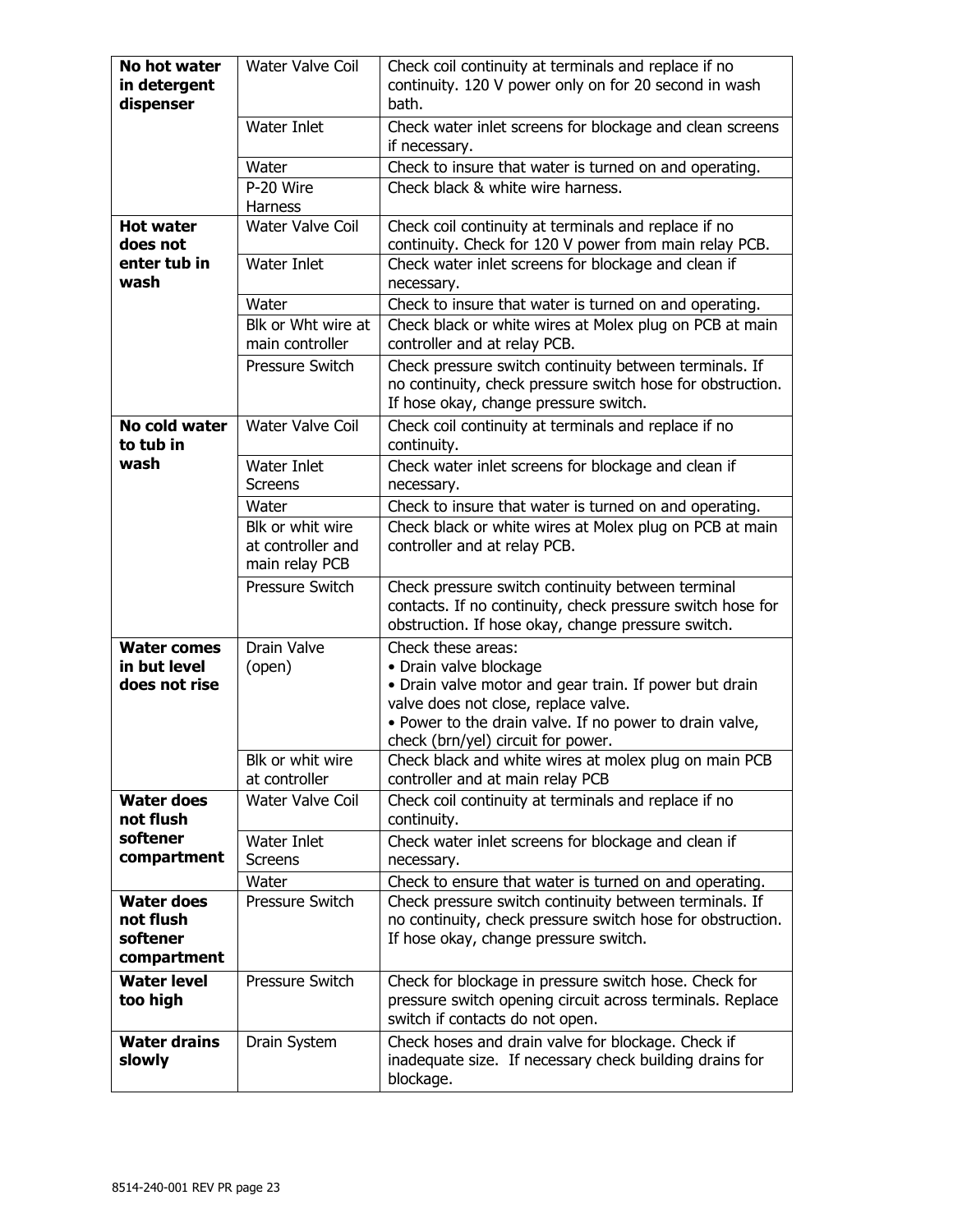| <b>Machine does</b><br>not turn                     | <b>VFD</b>               | Check VFD by removing inspection panel and record any<br>numbers or letters displayed. If no display turn power off<br>to machine at breaker for 2 minutes and turn power back<br>on to reset. If still no display, replace VFD.                                                                                                                                                                                                                              |
|-----------------------------------------------------|--------------------------|---------------------------------------------------------------------------------------------------------------------------------------------------------------------------------------------------------------------------------------------------------------------------------------------------------------------------------------------------------------------------------------------------------------------------------------------------------------|
| <b>Machine</b><br>tumbles in<br>one direction       | <b>VFD</b>               | Remove inspection cover at rear and record in only<br>numbers or letters displayed. See fault code section for<br>more info.                                                                                                                                                                                                                                                                                                                                  |
|                                                     |                          | Inspect yellow enable wires from main relay PCB and at<br>VFD.                                                                                                                                                                                                                                                                                                                                                                                                |
| <b>Excessive</b><br>vibration                       | Mounting System          | Check these areas: • Strength of mounting structure,<br>concrete or base. • Mounting bolts may be loose and<br>need tightening.                                                                                                                                                                                                                                                                                                                               |
|                                                     | <b>Drive Belt</b>        | Worn drive belt can cause vibration and noise.                                                                                                                                                                                                                                                                                                                                                                                                                |
|                                                     | Loading                  | Note: Small loads contribute to out of balance loading<br>and increase vibration.                                                                                                                                                                                                                                                                                                                                                                             |
| <b>Machine does</b><br>not spin                     | <b>Pressure Switch</b>   | Check pressure switch for continuity across terminals #21<br>& #22 indicating pressure switch has reset to the empty<br>position. If no continuity, change pressure switch.                                                                                                                                                                                                                                                                                   |
| <b>Machine</b><br>starts and<br>does not<br>operate | <b>VFD</b>               | Check yellow enable wires from relay PCB P13 & motor<br>P14to VFD advances through cycle are connected. Check<br>fault code on VFD before removing power from the drive.<br>Check orange P-15 wire for signal from door switches.                                                                                                                                                                                                                             |
| <b>Machine does</b>                                 | Main PCB                 | Main PCB controls time cycle at end of cycle                                                                                                                                                                                                                                                                                                                                                                                                                  |
| not stop                                            | <b>Braking Resistors</b> | Check braking resistors for continuity. Verify ohms<br>resistance by Molex.                                                                                                                                                                                                                                                                                                                                                                                   |
| <b>Water</b><br>leakage<br>around<br>loading door   | Door Adjustment          | Door may need adjustment due to abuse or wear. Check<br>tightness around perimeter using a dollar bill. Adjust left<br>to right tightness by shims at door lock or hinge side. It<br>is important to center gasket to tub opening before<br>tightening door to hinge bolts. Chalk may be used on tub<br>front to show point of contact with tub. If gasket is<br>deformed, worn, or damaged, replace. Refer to parts<br>section for door gasket expander kit. |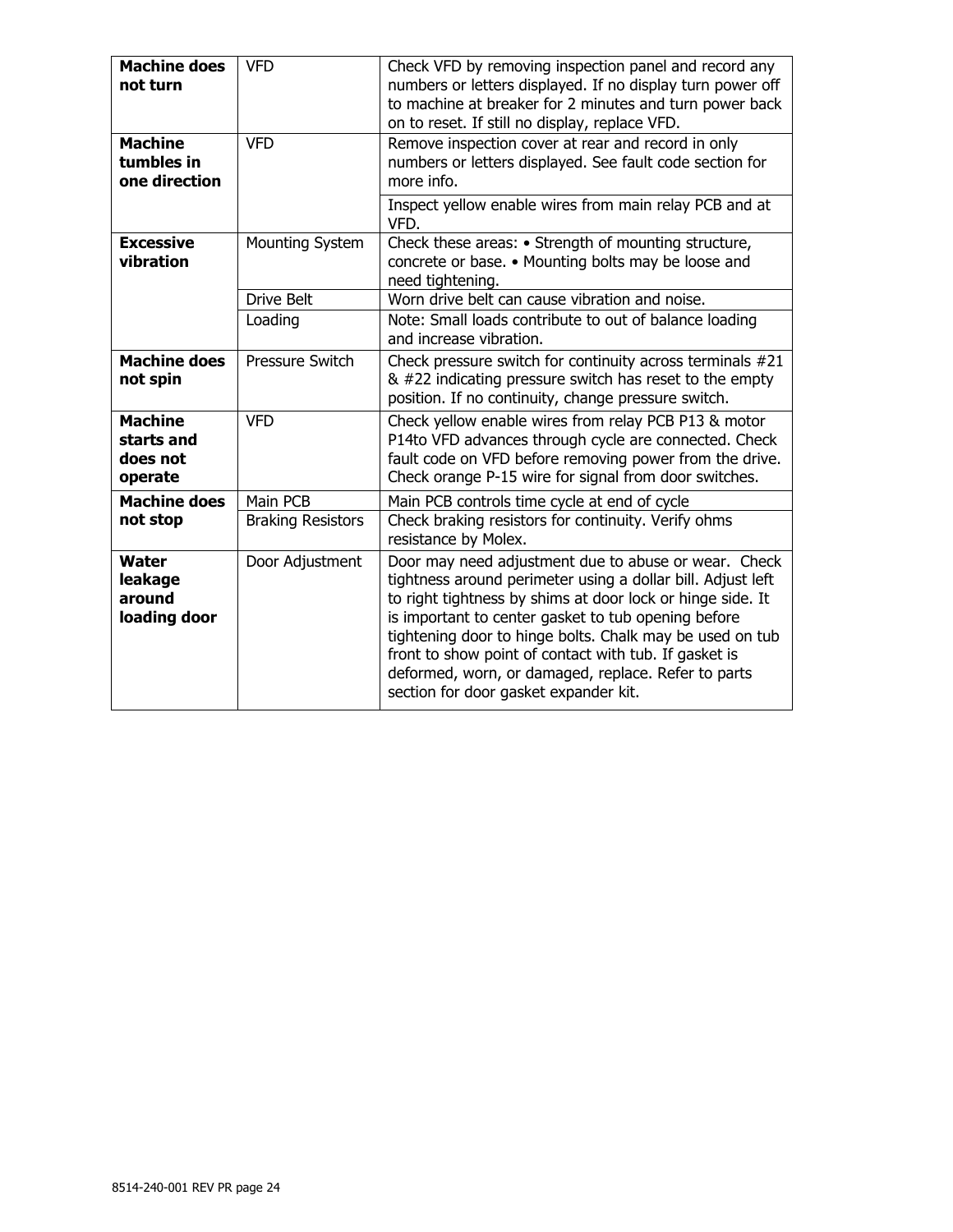## **IMPORTANT**

#### **TRANSIENT VOLTAGE SURGE SUPPRESSORS**

Like most electrical equipment your new machine can be damaged or have its life shortened by voltage surges due to lightning strikes which are not covered by factory warranty. Local power distribution problems also can be detrimental to the life of electrical components. We recommend the installation of transient voltage surge suppressors for your new equipment. These devices may be placed at the power supply panel for the complete installation and don't require an individual device for each machine.

These surge protectors help to protect equipment from large spikes and also from small ongoing spikes in the power that occur on a day to day basis. These smaller surges can shorten overall life of electrical components of all types and cause their failure at a later date. Although they can't protect against all events, these protective devices have a good reputation for significantly lengthening the useful life of electronic components. Electronic components are helped to have a longer useful life when they are supplied with the clean stable electrical power they like.

We are including the following names and phone numbers of a few suppliers of these devices for those who don't currently have a source.

| <b>MANUFACTURER</b>                                                | CONTACT            | <b>PHONE</b>                          |
|--------------------------------------------------------------------|--------------------|---------------------------------------|
| Innovative Technology, Inc.<br>(Part of Eaton Corporation)         | <b>Distributor</b> | 1-800-809-2772 or<br>www.itvss.com    |
| <b>EFI Electronics Corporation</b><br>(Part of Schneider Electric) | Factory            | 1-800-877-1174                        |
| <b>MCG Surge Protection</b>                                        | Factory            | 1-800-851-1508 or<br>www.mcqsurge.com |
| <b>Advanced Protection</b><br>Technologies Inc.                    | Factory            | 1-800-237-4567 or<br>www.aptsurge.com |